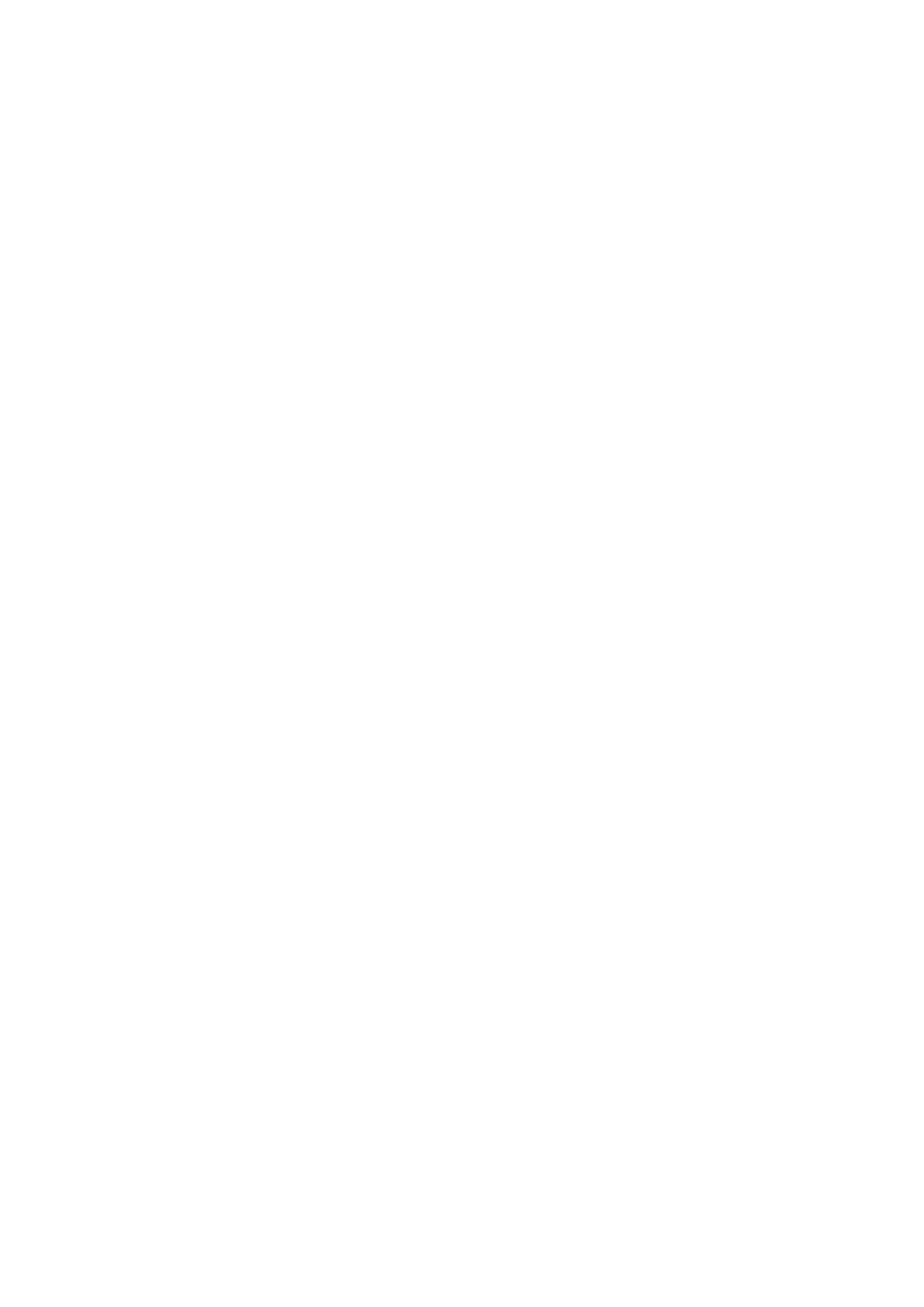### WEAK SOLUTIONS OF THE ROBIN PROBLEM FOR THE OSEEN SYSTEM

DAGMAR MEDKOVA´

Abstract. We study the Robin problem for the Oseen system in the Sobolev space  $W^{1,q}(\Omega;\mathbb{R}^m) \times L^q(\Omega)$  on a bounded domain  $\Omega \subset \mathbb{R}^m$  with Lipschitz boundary for  $m = 2$  or  $m = 3$ . We prove the unique solvability of the problem for  $3/2 < q < 3$  and  $\partial\Omega$  Lipschitz, and for  $1 < q < \infty$  and  $\partial\Omega$  of class  $\mathcal{C}^1$ . Then we study the problem on exterior domains. First we study the problem for the homogeneous Oseen system with  $(\mathbf{u}, p) \in W^{1,q}_{loc}(\overline{\Omega}; \mathbb{R}^m) \times L^q_{loc}(\overline{\Omega})$  and<br>the additional condition  $\mathbf{u}(\mathbf{x}) \to 0$ ,  $p(\mathbf{x}) \to 0$  as  $|\mathbf{x}| \to \infty$ . Then we study the Robin problem for the non-homogeneous Oseen system in homogeneous Sobolev spaces  $D^{1,q}(\Omega,\mathbb{R}^m)\times L^q(\Omega)$ . Denote by  $\tilde{W}^{1,q}(\Omega;\mathbb{R}^m)$  the closure of  $\mathcal{C}_c^{\infty}(\mathbb{R}^m;\mathbb{R}^m)$  in  $D^{1,q}(\Omega,\mathbb{R}^m)$ . If  $\Omega \subset \mathbb{R}^3$  is an exterior domain with Lipschitz boundary and  $3/2 < q < 3$  then there exists a unique solution of the Robin problem in  $\tilde{W}^{1,q}(\Omega,\mathbb{R}^m)\times L^q(\Omega)$ . We characterize all solutions of the problem in  $D^{1,q}(\Omega,\mathbb{R}^m)\times L^q(\Omega)$ .

#### 1. Introduction

This paper is devoted to the Robin problem for the stationary Oseen system. The Dirichlet problem for the Oseen system is studied very often - see for example [4], [5], [6], [7], [10], [15], [17], [19], [33]. But there are only a few papers concerning the Robin problem for the Oseen system. A. Russo and A. Tartaglione studied in  $[32]$  an  $L<sup>q</sup>$ -solution of the Robin problem for the Oseen system

(1.1) 
$$
\nabla p - \Delta \mathbf{u} + \lambda \partial_1 \mathbf{u} = 0 \quad \nabla \cdot \mathbf{u} = 0 \quad \text{in } \Omega,
$$

$$
T(\mathbf{u}, p)\mathbf{n} + h\mathbf{u} = \mathbf{g} \qquad \text{on } \partial\Omega
$$

where h is a sufficiently large positive number. Here  $\Omega \subset \mathbb{R}^3$  is an exterior domain with connected Lipschitz boundary, and  $q = 2$  or  $\partial\Omega$  is of class  $\mathcal{C}^1$ ,  $1 < q < \infty$ . The boundary condition  $\mathbf{g} \in L^q(\partial\Omega;\mathbb{R}^3)$  is satisfied in the sense of non-tangential limit. The author studied in  $[27]$  an  $L<sup>q</sup>$ -solutions of the Robin problem for the Oseen system (1.1),

(1.2) 
$$
T(\mathbf{u},p)\mathbf{n}^{\Omega} - \frac{\lambda}{2}n_1\mathbf{u} + h\mathbf{u} = \mathbf{g} \quad \text{on } \partial\Omega
$$

for bounded and unbounded domains in  $R^m$  with compact Lipschitz boundary and  $m = 2$  or  $m = 3$ . Here h is a non-negative bounded function. It is supposed that  $q = 2$  or  $\partial\Omega$  is of class  $\mathcal{C}^1$ .

This paper is devoted to the Robin problem for the Oseen system on bounded and unbounded domains with compact Lipschitz boundary in  $\mathbb{R}^m$  with  $m = 2$  or  $m = 3$ . We formulate a weak solution of the problem in Sobolev spaces  $W^{1,q}(\Omega,\mathbb{R}^m)\times L^q(\Omega)$ 

<sup>2000</sup> Mathematics Subject Classification. 76D10;76D07;35Q35.

Key words and phrases. Oseen system; Robin problem; Neumann problem.

Supported by RVO:  $67985840$  and  $GACR$  grant No.  $GA16-03230S$ .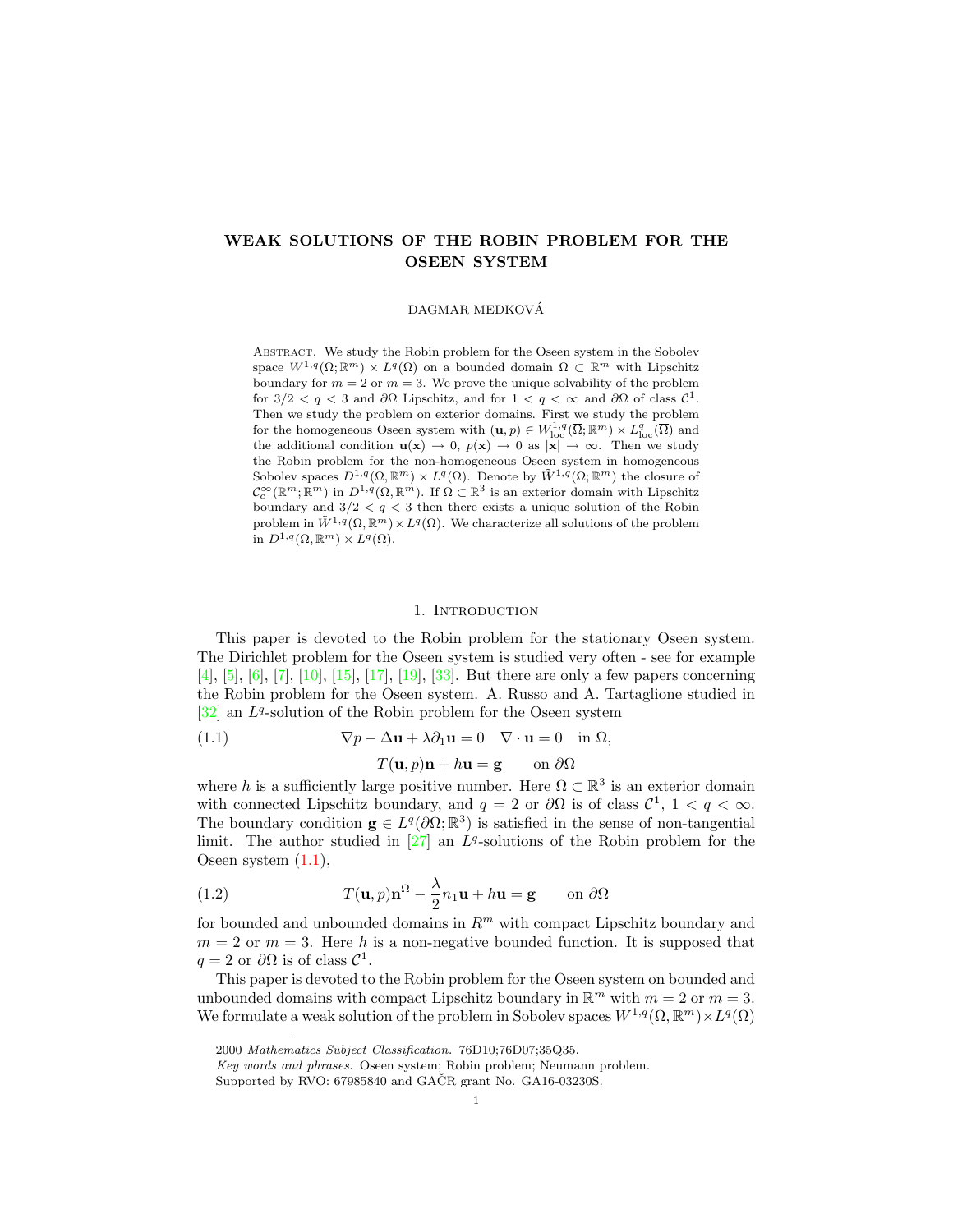#### 2 DAGMAR MEDKOVA´

for  $\Omega$  bounded by an analogical way as it is usual for elliptic equations (see [31]). Since  $\mathcal{C}^{\infty}(\mathbb{R}^m, \mathbb{R}^m) \times \mathcal{C}^{\infty}(\mathbb{R}^m)$  is a dense subset of  $W^{1,q}(\Omega, \mathbb{R}^m) \times L^q(\Omega)$ , it is the only possible way how to extend the Robin problem to this space and ensure that classical solutions of the problem are weak solutions of the same problem. We prove the unique solvability of the Robin problem under the assumption that  $3/2 < q < 3$ for  $\partial\Omega$  Lipschitz, and  $1 < q < \infty$  for  $\partial\Omega$  of class  $\mathcal{C}^1$ . Then we study weak solutions of the Robin problem in homogeneous Sobolev spaces for  $\Omega$  unbounded.

#### 2. Sobolev spaces

If  $X$  is a Banach space we denote by  $X'$  its dual space.

If  $\Omega \subset \mathbb{R}^m$  is an open set and  $1 \leq q \leq \infty$ , we define the Sobolev space  $W^{1,q}(\Omega) := \{ u \in L^q(\Omega) ; \partial_j u \in L^q(\Omega) \text{ for } j = 1, \ldots, m \}.$  Further we denote by  $\mathring{W}^{1,q}(\Omega)$  the closure of  $\mathcal{C}_c^{\infty}(\Omega)$  (the space of infinitely differentiable functions with compact support in  $\Omega$ ) in  $W^{1,q}(\Omega)$ . It is usual to denote  $W^{-1,q}(\Omega) := [\mathring{W}^{1,q'}(\Omega)]'$ where  $q' = q/(q-1)$ . If  $\Omega$  is unbounded we denote by  $W^{1,q}_{loc}(\overline{\Omega})$  (by  $L^q_{loc}(\overline{\Omega})$ ) the space of all functions u such that  $u \in W^{1,q}(G)$  (that  $u \in L^q(G)$ ) for all bounded open subsets  $G$  of  $\Omega$ , respectively.

Suppose now that  $\Omega$  has compact Lipschitz boundary. If  $0 < s < 1$  we define  $W^{s,q}(\partial\Omega) := \{u \in L^q(\partial\Omega); ||u||_{W^{s,q}(\partial\Omega)} < \infty\}$  where

$$
||u||_{W^{s,q}(\partial\Omega)} := \left[||u||^q_{L^q(\partial\Omega)} + \int_{\partial\Omega} \int_{\partial\Omega} \frac{|u(x) - u(y)|^q}{|x - y|^{m-1+qs}} d\sigma(x) d\sigma(y)\right]^{1/q}.
$$

Further we denote  $W^{-s,q}(\partial\Omega) := [W^{s,q'}(\partial\Omega)]'$ . According to [23, Theorem 6.8.13] there exists a unique continuous linear mapping  $\gamma_{\Omega}: W^{1,q}(\Omega) \to W^{1-1/q,q}(\partial \Omega)$ called the trace such that  $\gamma_{\Omega} u = u$  for all  $u \in C_c^{\infty}(\mathbb{R}^m)$ . So, if  $u \in W^{1,q'}(\Omega)$  then  $\gamma_{\Omega} u \in W^{1-1/q',q'}(\partial \Omega) = W^{1/q,q'}(\partial \Omega)$ . Therefore  $W^{-1/q,q}(\partial \Omega) \hookrightarrow [W^{1,q'}(\Omega)]'$  if we define

$$
\langle f, u \rangle := \langle f, \gamma_{\Omega} u \rangle, \qquad f \in W^{-1/q, q}(\partial \Omega), u \in W^{1, q'}(\Omega).
$$

3. WEAK SOLUTION OF THE PROBLEM  $(1.1)$ ,  $(1.2)$ 

Let  $\Omega \subset \mathbb{R}^m$  be an open set with compact Lipschitz boundary. We are going to study the Robin problem for the Oseen system (1.1) with the boundary condition

(3.1) 
$$
T_{\lambda}(\mathbf{u},p)\mathbf{n} + h\mathbf{u} = \mathbf{g} \quad \text{on } \partial\Omega.
$$

Here  $\mathbf{n} = \mathbf{n}^{\Omega}$  is the outward unit normal vector of  $\Omega$ ,  $\mathbf{u} = (u_1, \ldots, u_m)$  is a velocity field, p is a pressure,  $\nabla \cdot \mathbf{u} = \partial_1 u_1 + \cdots + \partial_m u_m$ ,  $\hat{\nabla} \mathbf{u} = [\nabla \mathbf{u} + (\nabla \mathbf{u})^T]/2$ ,

(3.2) 
$$
T(\mathbf{u},p) \equiv 2\hat{\nabla}\mathbf{u} - pI, \qquad T_{\lambda}(\mathbf{u},p)\mathbf{n} = T(\mathbf{u},p)\mathbf{n} - \frac{\lambda}{2}n_1\mathbf{u}
$$

and  $T(\mathbf{u}, p)$  is the stress tensor. (I means the identity operator represented by the unit matrix.) If  $h \equiv 0$  we say about the Neumann problem.

If  $(\mathbf{u}, p) \in C^2(\overline{\Omega}; \mathbb{R}^m) \times C^1(\overline{\Omega})$  is a classical solution of the problem  $(1.1), (3.1)$ and  $\mathbf{\Phi} \in \mathcal{C}_c^{\infty}(\mathbb{R}^m, \mathbb{R}^m)$ , then the Green formula gives

(3.3) 
$$
\int_{\partial\Omega} \mathbf{g} \cdot \mathbf{\Phi} d\sigma = \int_{\Omega} [2\hat{\nabla} \mathbf{u} \cdot \hat{\nabla} \mathbf{\Phi} - p(\nabla \cdot \mathbf{\Phi}) + \frac{\lambda}{2} (\mathbf{\Phi} \cdot \partial_1 \mathbf{u} - \mathbf{u} \cdot \partial_1 \mathbf{\Phi})] d\mathbf{x} + \int_{\partial\Omega} h \mathbf{u} \cdot \mathbf{\Phi} d\sigma.
$$

(Compare [37, p. 14].) This formula motivates definition of a weak solution of the Robin problem  $(1.1)$ ,  $(3.1)$ .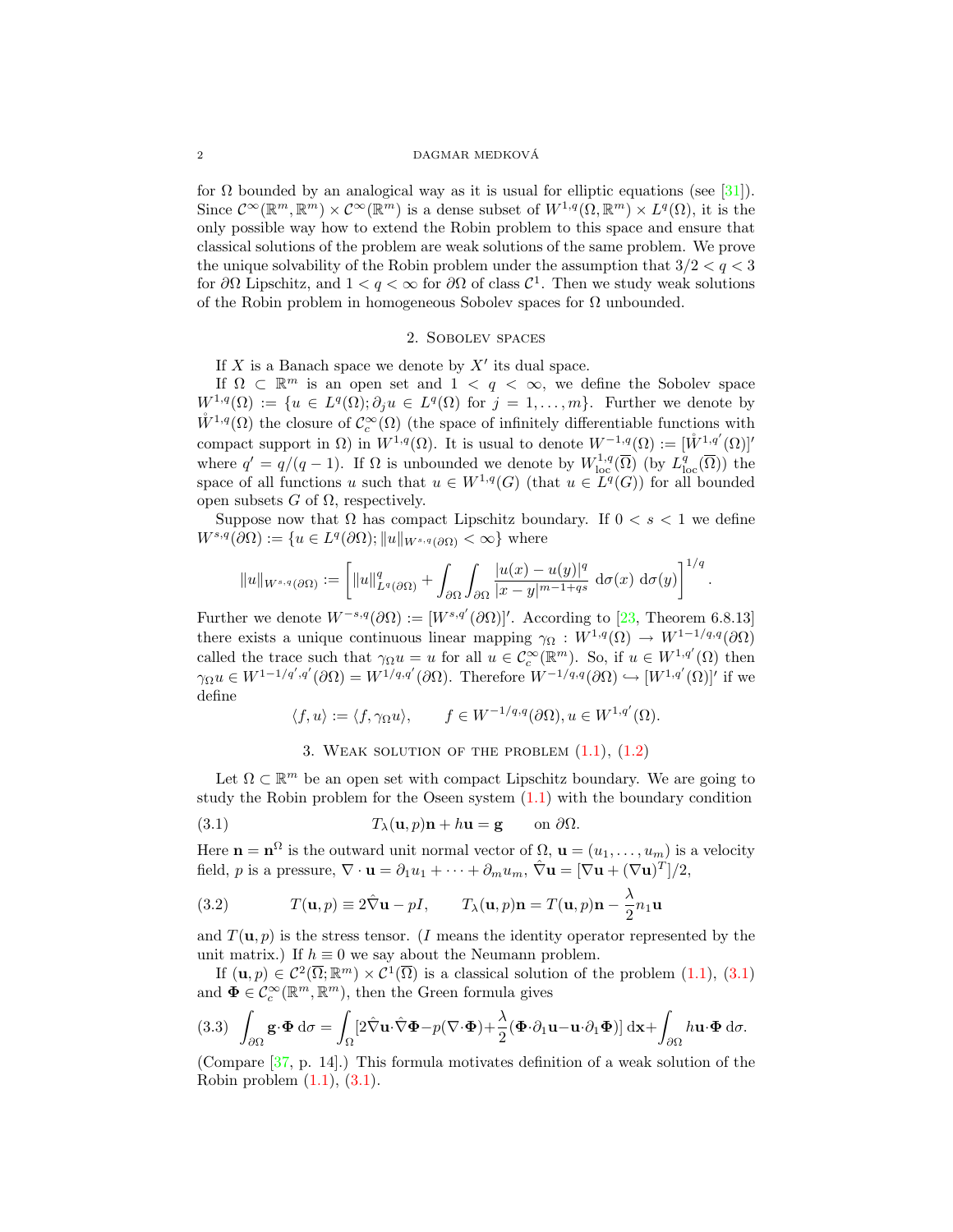Suppose first that  $\Omega$  is bounded. Let  $\mathbf{g} \in W^{-1/q,q}(\partial \Omega;\mathbb{R}^m)$  with  $1 < q < \infty$ ,  $q' = q/(q-1)$ . We say that  $(\mathbf{u}, p) \in W^{1,q}(\Omega, R^m) \times L^q(\Omega)$  is a weak solution of the problem (1.1), (3.1) if  $\nabla \cdot \mathbf{u} = 0$  in  $\Omega$  and

(3.4) 
$$
\int_{\Omega} [2\hat{\nabla} \mathbf{u} \cdot \hat{\nabla} \Phi - p(\nabla \cdot \Phi) + \frac{\lambda}{2} (\Phi \cdot \partial_1 \mathbf{u} - \mathbf{u} \cdot \partial_1 \Phi)] \, d\mathbf{x} + \int_{\partial \Omega} h \gamma_{\Omega} \mathbf{u} \cdot \gamma_{\Omega} \Phi \, d\sigma = \langle \mathbf{g}, \gamma_{\Omega} \Phi \rangle
$$

for all  $\Phi \in W^{1,q'}(\Omega,\mathbb{R}^m)$  (equivalently for all  $\Phi \in C_c^{\infty}(\mathbb{R}^m,\mathbb{R}^m)$ ).

Let now  $\Omega$  be unbounded. Let  $\mathbf{g} \in W^{-1/q,q}(\partial \Omega; \mathbb{R}^m)$  with  $1 < q < \infty$ . We say that  $(\mathbf{u}, p) \in W^{1,q}_{loc}(\overline{\Omega}, R^m) \times L^q_{loc}(\overline{\Omega})$  is a weak solution of the problem (1.1), (3.1) if  $\nabla \cdot \mathbf{u} = 0$  in  $\Omega$  and (3.4) holds for all  $\Phi \in C_c^{\infty}(\mathbb{R}^m, \mathbb{R}^m)$ .

Remark that if  $(\mathbf{u}, p) \in W^{1,q}_{loc}(\overline{\Omega}, R^m) \times L^q_{loc}(\overline{\Omega})$  is a weak solution of the problem (1.1), (3.1), then the Green formula gives that  $(\mathbf{u}, p)$  is a solution of (1.1) in  $\Omega$  in the sense of distributions.

**Lemma 3.1.** Let  $\Omega \subset \mathbb{R}^m$  be open,  $\lambda \in \mathbb{R}^1$ . If  $(\mathbf{u}, p)$  is a solution of the Oseen system (1.1) in  $\Omega$  in the sense of distributions, then  $\mathbf{u} \in C^{\infty}(\Omega, \mathbb{R}^m)$ ,  $p \in C^{\infty}(\Omega)$ and therefore  $(\mathbf{u}, p)$  is a classical solution of  $(1.1)$  in  $\Omega$ .

*Proof.*  $p \in C^{\infty}(\Omega)$  by [22, p. 30]. Since  $-\Delta \mathbf{u} + \lambda \partial_1 \mathbf{u} \in C^{\infty}(\Omega, \mathbb{R}^m)$ , [12, Chapter II, §8, Proposition 5] gives  $\mathbf{u} \in C^{\infty}(\Omega, \mathbb{R}^m)$ .  $\Box$ 

#### 4. Oseen fundamental tensor

We are going to look for a solution of the problem  $(1.1)$ ,  $(3.1)$  in the form of an appropriate combination of boundary layer potentials. For this reason we need to define a fundamental solution of the Oseen system and boundary layer potentials.

If  $O_{ik}(\mathbf{x})$ ,  $Z_i(\mathbf{x})$  are tempered distributions,  $j = 1, \ldots, m$ , and  $k = 1, \ldots, m + 1$ , then  $O = \{O_{jk}\}\$ ,  $Z = \{Z_j\}$  is called a fundamental tensor for the Oseen equation  $(1.1)$  in  $\mathbb{R}^m$  if

$$
-\Delta O_{jk} + \lambda \partial_1 O_{jk} + \partial_j Z_k = \delta_{jk} \delta_0,
$$
  

$$
\partial_1 O_{1k} + \dots + \partial_m O_{mk} = \delta_{k(m+1)} \delta_0.
$$

According to [27, Corollary 1] there exists a unique fundamental tensor  $O^{\lambda}$ ,  $Q^{\lambda}$  of the Oseen equation (1.1) such that  $|O^{\lambda}(\mathbf{x})|, |Q^{\lambda}(\mathbf{x})| = o(|\mathbf{x}|)$  as  $|\mathbf{x}| \to \infty$ . If  $k \leq m$ then

$$
O_{k,(m+1)}^{\lambda}(\mathbf{x}) = Q_k^{\lambda}(\mathbf{x}) = Q_k(\mathbf{x}) = \frac{x_k}{\sigma_m |\mathbf{x}|^m}
$$

where  $\sigma_m$  is the surface of the unit sphere in  $\mathbb{R}^m$ ,

$$
O_{jk}^{0}(\mathbf{x}) = \begin{cases} \frac{1}{2\sigma_m} \left[ \delta_{jk} \frac{|\mathbf{x}|^{2-m}}{m-2} + \frac{x_j x_k}{|\mathbf{x}|^m} \right], & m > 2, \\ \frac{1}{4\pi} \left[ \delta_{jk} \ln \frac{1}{|\mathbf{x}|} + \frac{x_j x_k}{|\mathbf{x}|^2} \right], & m = 2, \\ Q_{m+1}^{\lambda}(\mathbf{x}) = \delta_0(\mathbf{x}) - \lambda \frac{x_1}{\sigma_m |\mathbf{x}|^m} .\end{cases}
$$

The explicit formula of  $O_{ji}^{\lambda}$  for  $j, k \leq m$  and  $\lambda \neq 0$  can be found in [17]. This formula is very complicated and we only gather properties of the fundamental tensor. We have  $O_{jk}^{\lambda} = O_{kj}^{\lambda} \in C^{\infty}(R^m \setminus \{0\})$ . If  $\beta$  is a multi-index, then we have

(4.1) 
$$
|\partial^{\beta} O_{jk}^{\lambda}(\mathbf{x})| = O(|\mathbf{x}|^{(1-m-|\beta|)/2}) \text{ as } |\mathbf{x}| \to \infty.
$$

If  $z \neq [c, 0, \ldots, 0]$  then (4.2)  $\lim_{r \to \infty} |O^{\lambda}(r\mathbf{z})| r^{(m-1)/2} = 0.$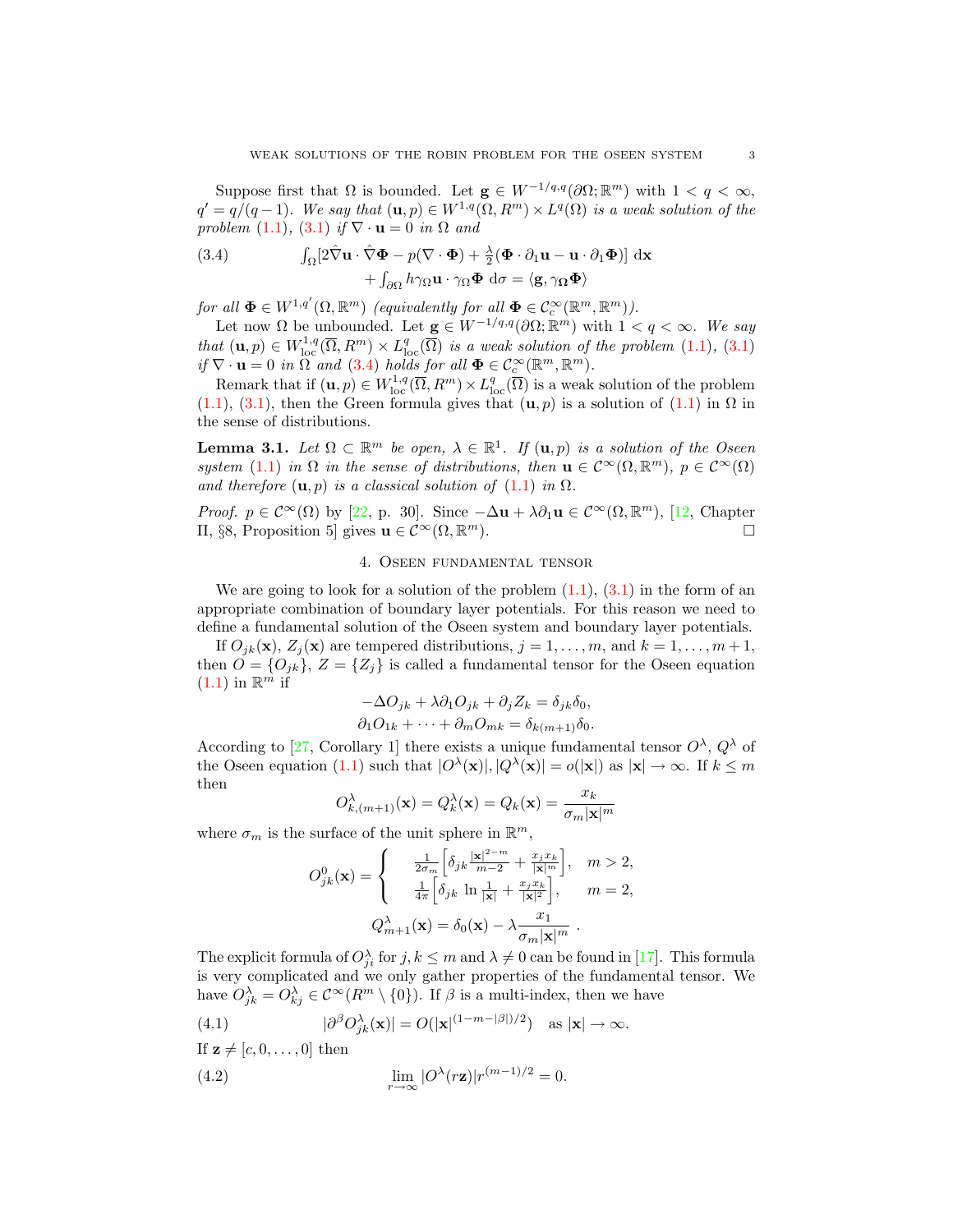If  $r > 0$  and  $q > 1 + 1/m$  then we have

(4.3) 
$$
|\nabla O_{jk}^{\lambda}| \in L^{q}(R^{m} \setminus B(0; r)),
$$

where  $B(\mathbf{x}; r) = {\mathbf{y} \in \mathbb{R}^m; |\mathbf{x} - \mathbf{y}| < r}.$  If  $m = 3$  then

(4.4) 
$$
|\partial^{\alpha}(\overline{O}^{\lambda}(\mathbf{x}) - O^{0}(\mathbf{x}))| = O(|x|^{-|\alpha|}) \text{ as } |\mathbf{x}| \to 0.
$$

If  $m = 2$  then

(4.5) 
$$
|O^{\lambda}(\mathbf{x}) - O^0(\mathbf{x})| = O(1) \text{ as } |\mathbf{x}| \to 0,
$$

(4.6) 
$$
|\nabla (O^{\lambda}(\mathbf{x}) - O^0(\mathbf{x}))| = O(\ln |\mathbf{x}|) \text{ as } |\mathbf{x}| \to 0,
$$

(4.7) 
$$
|\partial^{\alpha}(\overline{O}^{\lambda}(\mathbf{x}) - O^{0}(\mathbf{x}))| = O(|x|^{-|\alpha|+1}) \text{ as } |\mathbf{x}| \to 0 \text{ for } |\alpha| \ge 2.
$$

Easy calculation yields

(4.8) 
$$
O_{jk}^{\lambda}(-\mathbf{x}) = O_{jk}^{-\lambda}(\mathbf{x}), \qquad 1 \leq j, k \leq m.
$$

#### 5. Potentials

Denote  $Q(\mathbf{x}) := (Q_1(\mathbf{x}), \dots, Q_m(\mathbf{x})), \check{O}^{\lambda} := (O_{ij}^{\lambda})_{i,j \leq m}$ . For  $\Psi \in L^q(\partial \Omega, R^m)$ with  $1 < q < \infty$  define the velocity part of the Oseen single layer potential with density  $\Psi$  by

$$
O_{\Omega}^{\lambda} \Psi(\mathbf{x}) = \int_{\partial \Omega} \breve{O}^{\lambda}(\mathbf{x} - \mathbf{y}) \Psi(\mathbf{y}) \, d\sigma(\mathbf{y})
$$

and the corresponding pressure part by

$$
Q_{\Omega}\Psi(\mathbf{x}) = \int_{\partial\Omega} Q(\mathbf{x} - \mathbf{y})\Psi(\mathbf{y}) \, d\sigma(\mathbf{y}).
$$

More generally, if  $\Psi = (\Psi_1, \ldots, \Psi_m)$ , where  $\Psi_j$  are distributions supported on  $\partial\Omega$ , then we define

$$
[O_{\Omega}^{\lambda} \Psi(\mathbf{x})]_i := \sum_{j=1}^m \langle \Psi_j, O_{ij}^{\lambda}(\mathbf{x} - \cdot) \rangle, \quad Q_{\Omega} \Psi(\mathbf{x}) := \sum_{j=1}^m \langle \Psi_j, Q_j((\mathbf{x} - \cdot) \rangle, \quad \mathbf{x} \in \mathbb{R}^m \setminus \partial \Omega.
$$

Clearly  $(O_{\Omega}^{\lambda} \Psi, Q_{\Omega} \Psi)$  is a solution of the Oseen system  $(1.1)$  in  $R^m \setminus \partial \Omega$ .

Define  $K^{\Omega,\lambda}(\cdot, \mathbf{y}) = T_{\lambda}(\breve{\partial}^{\lambda}(\cdot - \mathbf{y}), Q(\cdot - \mathbf{y})) \mathbf{n}^{\Omega}(\mathbf{y})$  for  $\mathbf{y} \in \partial \Omega$ ,  $\mathbf{x} \in \mathbb{R}^m \setminus {\{\mathbf{y}\}},$  i.e.

$$
K_{j,k}^{\Omega,\lambda}(\mathbf{x}, \mathbf{y}) = \mathbf{n}^{\Omega}(\mathbf{y}) \cdot \nabla_{\mathbf{y}} O_{jk}^{\lambda}(\mathbf{x} - \mathbf{y}) + \sum_{i=1}^{m} n_i^{\Omega}(\mathbf{y}) \frac{\partial}{\partial y_k} O_{ji}^{\lambda}(\mathbf{x} - \mathbf{y})
$$

$$
+ n_k^{\Omega}(\mathbf{y}) Q_j^{\lambda}(\mathbf{x} - \mathbf{y}) + \frac{\lambda n_1^{\Omega}(\mathbf{y})}{2} O_{jk}^{\lambda}(\mathbf{x} - \mathbf{y})
$$

for  $j, k \leq m$ . Denote

$$
\Pi_k^{\Omega,\lambda}(\mathbf{x}, \mathbf{y}) = \mathbf{n}^{\Omega}(\mathbf{y}) \cdot \nabla_{\mathbf{y}} Q_k^{\lambda}(\mathbf{x} - \mathbf{y}) + \sum_{i=1}^m n_i^{\Omega}(\mathbf{y}) \frac{\partial}{\partial y_k} Q_i^{\lambda}(\mathbf{x} - \mathbf{y})
$$

$$
+ n_k^{\Omega}(\mathbf{y}) Q_{m+1}^{\lambda}(\mathbf{x} - \mathbf{y}) + \frac{\lambda n_1^{\Omega}(\mathbf{y})}{2} Q_k^{\lambda}(\mathbf{x} - \mathbf{y})
$$

for  $k \leq m$ . For  $\Psi \in L^q(\partial\Omega, R^m)$  we define the velocity part of the Oseen double layer potential with density  $\Psi$  by

$$
(D_{\Omega}^{\lambda}\Psi)(\mathbf{x}) = \int_{\partial\Omega} K^{\Omega,\lambda}(\mathbf{x},\mathbf{y})\Psi(\mathbf{y}) d\sigma(\mathbf{y}), \quad \mathbf{x} \in \mathbb{R}^m \setminus \partial\Omega
$$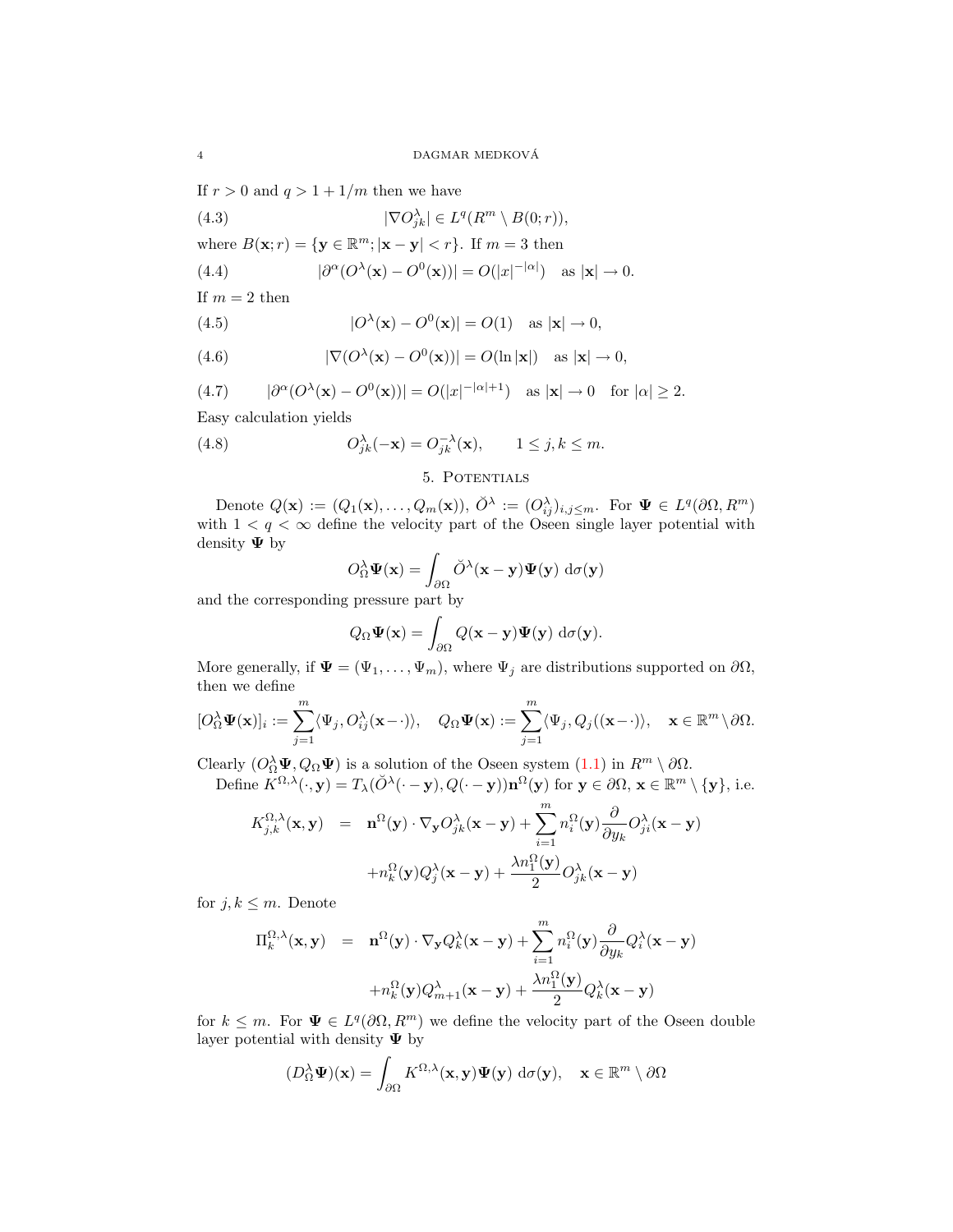and the corresponding pressure part by

$$
(\Pi_{\Omega}^{\lambda} \Psi)(\mathbf{x}) = \int_{\partial \Omega} \Pi^{\Omega, \lambda}(\mathbf{x}, \mathbf{y}) \Psi(\mathbf{y}) \, d\sigma(\mathbf{y}), \quad \mathbf{x} \in \mathbb{R}^m \setminus \partial \Omega.
$$

For  $\mathbf{x} \in \partial \Omega$  we denote

$$
(K_{\Omega,\lambda}\Psi)(\mathbf{x}) = \lim_{\delta \downarrow 0} \int_{\partial \Omega \backslash B(\mathbf{x},\delta)} K^{\Omega,\lambda}(\mathbf{x},\mathbf{y}) \Psi(\mathbf{y}) \, d\sigma(\mathbf{y}),
$$

$$
(K'_{\Omega,\lambda}\Psi)(\mathbf{x}) = \lim_{\delta \downarrow 0} \int_{\partial \Omega \backslash B(\mathbf{x},\delta)} K^{\Omega,\lambda}(\mathbf{y},\mathbf{x}) \Psi(\mathbf{y}) \, d\sigma(\mathbf{y}).
$$

**Lemma 5.1.** Let  $\lambda \neq 0, 1 < q < \infty$ . If  $f \in W^{-1,q}(\mathbb{R}^m; \mathbb{R}^m)$  has compact support, and  $m = 2$  or  $m = 3$ , then  $\check{O}^{\lambda} * \mathbf{f} \in W^{1,q}_{loc}(\mathbb{R}^m;\mathbb{R}^m)$ ,  $Q * \mathbf{f} \in L^q_{loc}(\mathbb{R}^m)$ .

*Proof.* According to [2, Theorem 4.11] there exist  $\mathbf{u} \in W^{1,q}_{loc}(\mathbb{R}^m;\mathbb{R}^m)$ ,  $p \in L^q_{loc}(\mathbb{R}^m)$ such that

$$
\nabla p - \Delta \mathbf{u} + \lambda \partial_1 \mathbf{u} = \mathbf{f}, \quad \nabla \cdot \mathbf{u} = 0 \quad \text{in } \mathbb{R}^m.
$$

 $(\check{O}^{\lambda} * f, Q * f)$  is a solution of the same system by the definition of the fundamental solution. Lemma 3.1 gives that  $(Q * f - p) \in C^{\infty}(\mathbb{R}^m)$ ,  $(\breve{O}^{\lambda} * f - u) \in C^{\infty}(\mathbb{R}^m; \mathbb{R}^m)$ .  $\Box$ 

**Lemma 5.2.** Let  $\Omega \subset \mathbb{R}^m$  be a bounded open set with Lipschitz boundary,  $m = 2$ or  $m = 3$ . Suppose that  $\lambda \neq 0$  and  $1 < q < \infty$ . Then  $O_{\Omega}^{\lambda} : W^{-1/q,q}(\partial \Omega; \mathbb{R}^m) \to$  $W^{1,q}(\Omega;\mathbb{R}^m)$ ,  $Q_{\Omega}: W^{-1/q,q}(\partial\Omega;\mathbb{R}^m) \to L^q(\Omega)$  are bounded linear operators.

*Proof.*  $Q_{\Omega}: W^{-1/q,q}(\partial \Omega; \mathbb{R}^m) \to L^q(\Omega)$  is a bounded linear operator by [24, Theorem 4.4].

Denote  $q' = q/(q-1)$ . If  $f \in W^{-1/q,q}(\partial\Omega;\mathbb{R}^m)$  then  $f \in [W^{1,q'}(\Omega;\mathbb{R}^m)]'$  $W^{-1,q}(\mathbb{R}^m;\mathbb{R}^m)$ . Since **f** has compact support, Lemma 5.1 forces that  $O_{\Omega}^{\lambda}$ **f** =  $\check{O}^{\lambda} * \mathbf{f} \in W^{1,q}(\Omega;\mathbb{R}^m)$ . Since  $O_{\Omega}^{\lambda}: W^{-1/q,q}(\partial \Omega;\mathbb{R}^m) \to W^{1,q}(\Omega;\mathbb{R}^m)$  is a closed linear operator, it is bounded by the Closed graph theorem.

**Lemma 5.3.** Let  $\Omega \subset \mathbb{R}^m$  be an open set with compact Lipschitz boundary,  $m = 2$ or  $m = 3$ . Suppose that  $\lambda \neq 0$  and  $1 < q < \infty$ . If  $f \in L^q(\partial\Omega;\mathbb{R}^m)$  denote by  $\mathcal{O}_\Omega^\lambda$ **f** the restriction of  $\mathcal{O}_\Omega^\lambda$ **f** onto  $\partial\Omega$ . Then  $\mathcal{O}_\Omega^\lambda : L^q(\partial\Omega;\mathbb{R}^m) \to W^{1,q}(\partial\Omega;\mathbb{R}^m)$  is bounded. The operator  $\mathcal{O}_\Omega^{\lambda}$  can be extended by a unique way to a bounded linear  $operator \ \mathcal{O}_\Omega^\lambda: W^{-1/q,q}(\partial \Omega;\mathbb{R}^m) \to W^{1-1/q,q}(\partial \Omega;\mathbb{R}^m)$ . If  $\mathbf{f} \in W^{-1/q,q}(\partial \Omega;\mathbb{R}^m)$ , then  $O_{\Omega}^{\lambda} \mathbf{f} \in W_{\text{loc}}^{1,q}(\overline{\Omega})$  and  $\mathcal{O}_{\Omega}^{\lambda} \mathbf{f}$  is the trace of  $O_{\Omega}^{\lambda} \mathbf{f}$ .

*Proof.*  $\mathcal{O}_{\Omega}^{\lambda}: L^q(\partial\Omega;\mathbb{R}^m) \to W^{1,q}(\partial\Omega;\mathbb{R}^m)$  is bounded by [30, Corollary 4.2.4] and [21, Lemma 3.7]. Since  $L^q(\partial\Omega;\mathbb{R}^m)$  is a dense subspace of  $W^{-1/q,q}(\partial\Omega;\mathbb{R}^m)$ , a possible continuous extension  $\mathcal{O}_\Omega^\lambda : W^{-1/q,q}(\partial\Omega;\mathbb{R}^m) \to W^{1-1/q,q}(\partial\Omega;\mathbb{R}^m)$  is unique.

Put  $q' = q/(q-1)$ . Since  $\mathcal{O}_{\Omega}^{-\lambda}: L^{q'}(\partial\Omega, \mathbb{R}^m) \to W^{1,q'}(\partial\Omega, \mathbb{R}^m)$  is bounded, the adjoint operator  $[O_{\Omega}^{-\lambda}]': W^{-1,q}(\partial \Omega, \mathbb{R}^m) \to L^q(\partial \Omega, \mathbb{R}^m)$  is bounded, too. The symmetry of  $\check{O}^{\lambda}$  and the relation (4.8) give that  $[O_{\Omega}^{-\lambda}]' = O_{\Omega}^{\lambda}$ . Thus  $O_{\Omega}^{\lambda}$ :  $W^{-1,q}(\partial\Omega;\mathbb{R}^m) \to L^q(\partial\Omega;\mathbb{R}^m)$  is bounded. We now use the real interpolation. One has

$$
(L^q(\partial\Omega), W^{1,q}(\partial\Omega))_{1-1/q,q} = W^{1-1/q,q}(\partial\Omega)
$$
  

$$
(W^{-1,q}(\partial\Omega), L^q(\partial\Omega))_{1-1/q,q} = W^{-1/q,q}(\partial\Omega)
$$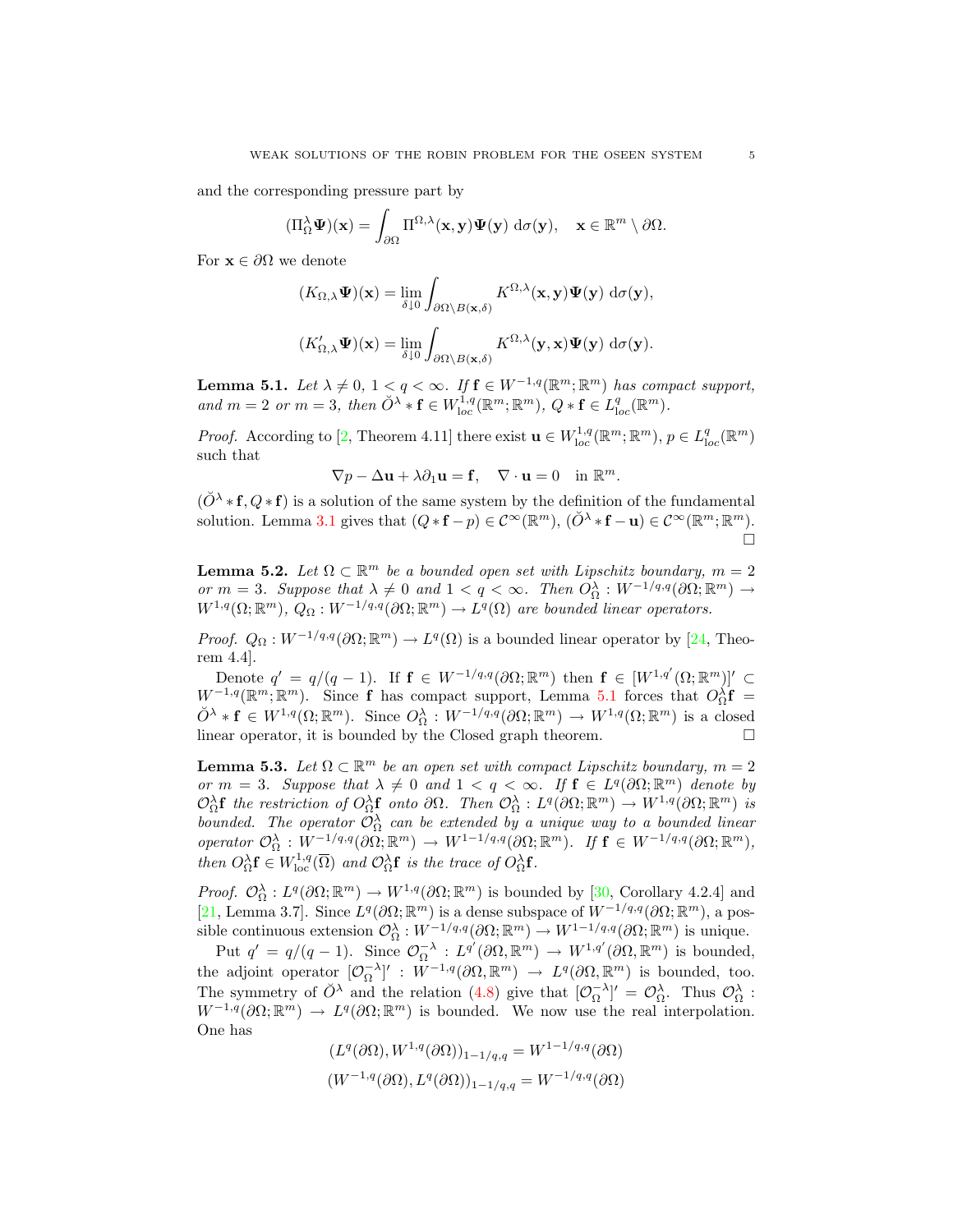by [1, Theorem 7.48] and [34, Lemma 41.3]. Thus  $\mathcal{O}_\Omega^\lambda$ :  $W^{-1/q,q}(\partial\Omega;\mathbb{R}^m) \to$  $W^{1-1/q,q}(\partial\Omega;\mathbb{R}^m)$  is bounded by [8, Proposition 1.6].

Let  $f \in W^{-1/q, q}(\partial\Omega; \mathbb{R}^m)$ . Choose  $f_k \in L^q(\partial\Omega; \mathbb{R}^m)$  such that  $f_k \to f$  in  $W^{-1/q,q}(\partial\Omega;\mathbb{R}^m)$  as  $k \to \infty$ . Let  $r > 0$  be such that  $\partial\Omega \subset B(0;r)$ . Put  $\omega = \Omega \cap B(0; r)$  and define  $\mathbf{f} = 0$ ,  $\mathbf{f}_k = 0$  on  $\partial \omega \setminus \partial \Omega$ . Then  $O_{\Omega}^{\lambda} \mathbf{f} = O_{\omega}^{\lambda} \mathbf{f} \in W^{1,q}(\omega)$ and  $O_{\Omega}^{\lambda} \mathbf{f}_k \to O_{\Omega}^{\lambda} \mathbf{f}$  in  $W^{1,q}(\omega)$  as  $k \to \infty$  by Lemma 5.2. Moreover,  $O_{\Omega}^{\lambda} \mathbf{f}_k(\mathbf{x})$  is the non-tangential limit of  $O_{\Omega}^{\lambda} f_k$  for almost all  $x \in \partial \Omega$  by Lemma 12.3. Since the nontangential limit is equal to the trace for functions from  $W^{1,q}_{loc}(\Omega)$  by Lemma 12.2, we infer that  $\gamma_{\Omega}O_{\Omega}^{\lambda} \mathbf{f}_k = O_{\Omega}^{\lambda} \mathbf{f}_k$ . Since  $\gamma_{\omega}: W^{1,q}(\omega) \to W^{1-1/q,q}(\partial \omega)$  is continuous, we obtain  $\gamma_{\Omega}O^{\lambda}_{\Omega}f = O^{\lambda}_{\Omega}$  $\frac{\partial}{\partial t}$ .

**Lemma 5.4.** Let  $\Omega \subset \mathbb{R}^m$  be an open set with compact Lipschitz boundary,  $m = 2$ or  $m = 3$ . Suppose that  $\lambda \neq 0, 0 \leq s \leq 1$  and  $1 < q < \infty$ . Then  $K_{\Omega,\lambda}$  is a bounded linear operator on  $W^{s,q}(\partial\Omega,\mathbb{R}^m)$ , and  $K_{\Omega,\lambda} - K_{\Omega,0}$  is compact on  $W^{s,q}(\partial\Omega,\mathbb{R}^m)$ . The operator  $K'_{\Omega,\lambda}$  can be extended as a continuous operator on  $W^{-s,q}(\partial\Omega,\mathbb{R}^m)$ .

*Proof.*  $K_{\Omega,\lambda}$  is a bounded operator on  $L^q(\partial\Omega,\mathbb{R}^m)$  and on  $W^{1,q}(\partial\Omega,\mathbb{R}^m)$ , and  $K_{\Omega,\lambda} - K_{\Omega,0}$  is compact on  $L^q(\partial\Omega,\mathbb{R}^m)$  and on  $W^{1,q}(\partial\Omega,\mathbb{R}^m)$  by [24, Corollary 3.3], [24, Proposition 3.5], [21, Proposition 3.1] and [21, Proposition 3.2]. Let now  $0 < s < 1$ . We use the real interpolation. Since

$$
(L^q(\partial\Omega,\mathbb{R}^m),W^{1,q}(\partial\Omega,\mathbb{R}^m))_{s,q}=W^{s,q}(\partial\Omega,\mathbb{R}^m)
$$

by [36, §7.3.1, Theorem], [34, Lemma 22.3] gives that  $K_{\Omega,\lambda}$  is a bounded operator on  $W^{s,q}(\partial\Omega,\mathbb{R}^m)$ . Moreover,  $K_{\Omega,\lambda} - K_{\Omega,0}$  is compact on  $W^{s,q}(\partial\Omega,\mathbb{R}^m)$  by [11, Theorem 1.1].

Put  $q' = q/(q-1)$ . Since  $K'_{\Omega,\lambda}$  is the adjoint operator of  $K_{\Omega,\lambda}$ , and  $K_{\Omega,\lambda}$  is bounded on  $W^{s,q'}(\partial\Omega,\mathbb{R}^m)$ ,  $K'_{\Omega,\lambda}$  is bounded on  $W^{-s,q}(\partial\Omega,\mathbb{R}^m)$ .

**Lemma 5.5.** Let  $\Omega \subset \mathbb{R}^m$  be an open set with compact Lipschitz boundary,  $m =$ 2 or  $m = 3$ . Suppose that  $\lambda \neq 0$ ,  $1 < q < \infty$  and  $h \in L^{\infty}(\partial \Omega)$ . If  $f \in$  $W^{-1/q,q}(\partial\Omega;\mathbb{R}^m)$ , then  $(\mathbf{u},p):=(O_{\Omega}^{\lambda}\mathbf{f},Q_{\Omega}\mathbf{f})\in W^{1,q}_{\mathrm{loc}}(\overline{\Omega};\mathbb{R}^m)\times L^q_{\mathrm{loc}}(\overline{\Omega})$  is a weak solution of (1.1), (3.1) with  $\mathbf{g} = \frac{1}{2}\mathbf{f} - K'_{\Omega,\lambda}\mathbf{f} + h\mathcal{O}_{\Omega}^{\lambda}\mathbf{f}.$ 

*Proof.* According to Lemma 5.3 we can suppose  $h \equiv 0$ . If  $f \in W^{-1/q,q}(\partial\Omega;\mathbb{R}^m)$ , then  $(O_{\Omega}^{\lambda} \mathbf{f}, Q_{\Omega} \mathbf{f}) \in W_{\text{loc}}^{1,q}(\overline{\Omega}; \mathbb{R}^m) \times L_{\text{loc}}^q(\overline{\Omega})$  by Lemma 5.3 and [24, Theorem 4.4].

Suppose first that  $\mathbf{f} \in L^q(\partial\Omega;\mathbb{R}^m)$  and  $\Omega$  is bounded. (See the Appendix for the definition of the non-tangential cone  $\Gamma_a(\mathbf{x})$ , a non-tangential maximal function  $M_a(v)$  and a non-tangential limit  $v_{\Omega}$ .) According to Lemma 12.3 and Lemma 12.4 there exist non-tangential limits of  $O_{\Omega}^{\lambda} f$ ,  $\nabla O_{\Omega}^{\lambda} f$  and  $Q_{\Omega} f$  at almost all points of  $\partial \Omega$ and

$$
[T_{\lambda}(O_{\Omega}^{\lambda} \mathbf{f}, Q_{\Omega} \mathbf{f}) \mathbf{n}]_{\Omega} = \frac{1}{2} \mathbf{f} - K'_{\Omega, \lambda} \mathbf{f} \text{ a.e. on } \partial \Omega,
$$

 $\|M_a(Q_\Omega \mathbf{f})\|_{L^q(\partial\Omega)} + \|M_a(\nabla O_\Omega^\lambda \mathbf{f})\|_{L^q(\partial\Omega)} + \|M_a(O_\Omega^\lambda \mathbf{f})\|_{L^q(\partial\Omega)} \leq C \|\mathbf{f}\|_{L^q(\partial\Omega)}.$ 

According to [38, Theorem 1.12] there is a sequence of domains  $\Omega_j$  with boundaries of class  $C^\infty$  such that

- $\overline{\Omega_i} \subset \Omega$ .
- There are  $a > 0$  and homeomorphisms  $\Lambda_j : \partial \Omega \to \partial \Omega_j$ , such that  $\Lambda_j(y) \in$  $\Gamma_a(\mathbf{y})$  for each j and each  $\mathbf{y} \in \partial\Omega$  and  $\sup\{|\mathbf{y} - \Lambda_j(\mathbf{y})|; \mathbf{y} \in \partial\Omega\} \to 0$  as  $j \rightarrow \infty$ .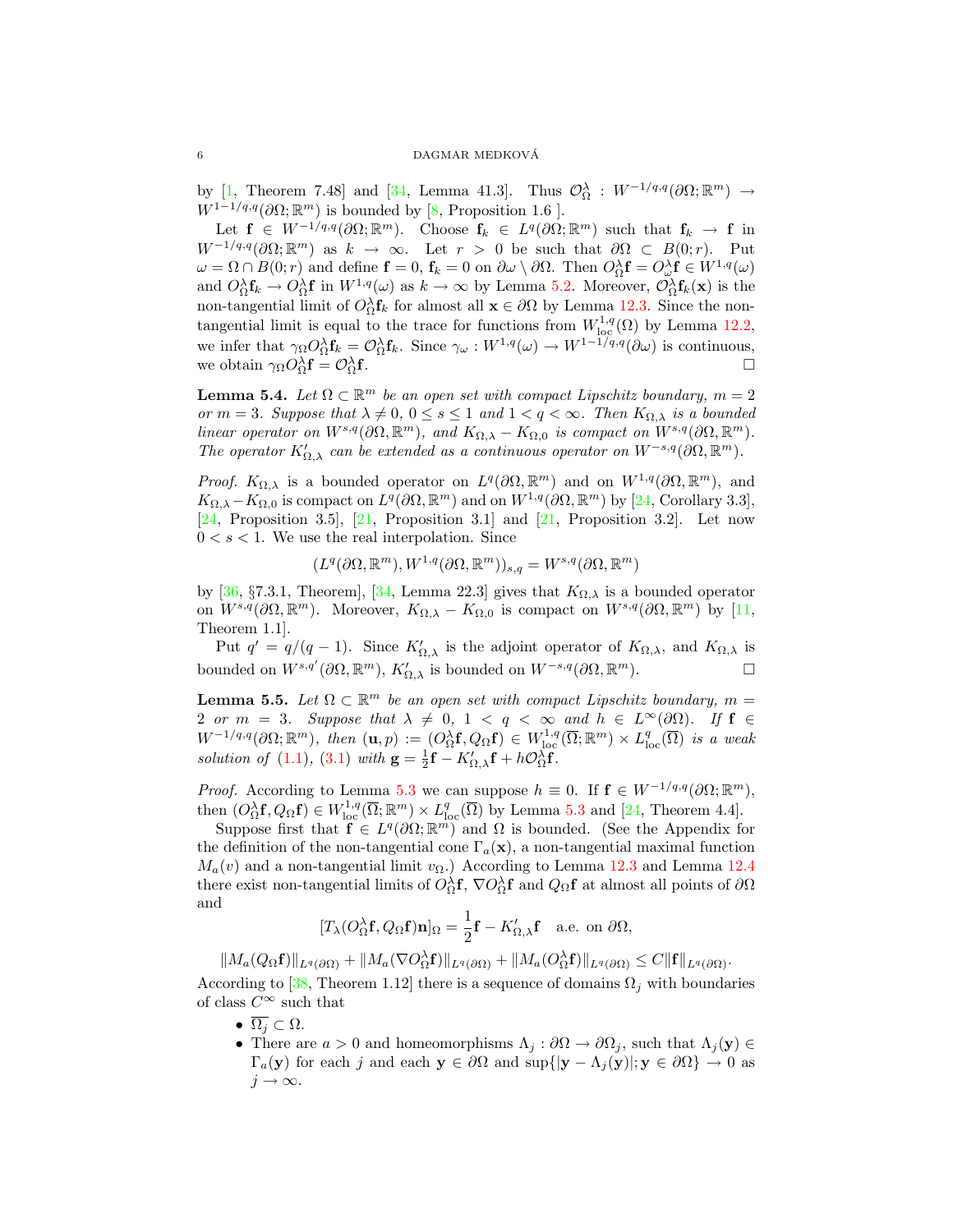- There are positive functions  $\omega_i$  on  $\partial\Omega$  bounded away from zero and infinity uniformly in j such that for any measurable set  $E \subset \partial\Omega$ ,  $\int_E \omega_j d\sigma =$  $\int_{\Lambda_j(E)} 1 \, d\sigma$ , and so that  $\omega_j \to 1$  point-wise a.e. and in every  $L^s(\partial\Omega)$ ,  $1 \leq s < \infty$ .
- The normal vectors to  $\Omega_j$ ,  $\mathbf{n}(\Lambda_j(\mathbf{y}))$ , converge point-wise a.e. and in every  $L^s(\partial\Omega), 1 \leq s < \infty$ , to  $\mathbf{n}(\mathbf{y})$ .

Fix  $\Phi \in \mathcal{C}_c^{\infty}(\mathbb{R}^m, \mathbb{R}^m)$ . According to Lebesgue's lemma and Green's formula we obtain

$$
\int_{\partial\Omega} \mathbf{\Phi} \cdot \left[ \frac{1}{2} \mathbf{f} - K'_{\Omega,\lambda} \mathbf{f} \right] d\sigma = \lim_{j \to \infty} \int_{\partial\Omega_j} \mathbf{\Phi} \cdot T_\lambda(\mathbf{u}, p) \mathbf{n} d\sigma = \lim_{j \to \infty} \int_{\Omega_j} \left[ 2 \hat{\nabla} \mathbf{u} \cdot \hat{\nabla} \mathbf{\Phi} - p(\nabla \cdot \mathbf{\Phi}) \right]
$$

$$
+\frac{\lambda}{2}(\boldsymbol{\Phi}\cdot\partial_1\mathbf{u}-\mathbf{u}\cdot\partial_1\boldsymbol{\Phi})]\,\mathrm{d}\mathbf{x}=\int_{\Omega}\left[2\hat{\nabla}\mathbf{u}\cdot\hat{\nabla}\boldsymbol{\Phi}-p(\nabla\cdot\boldsymbol{\Phi})+\frac{\lambda}{2}(\boldsymbol{\Phi}\cdot\partial_1\mathbf{u}-\mathbf{u}\cdot\partial_1\boldsymbol{\Phi})\right]\,\mathrm{d}\mathbf{x}.
$$

Suppose now that  $\Omega$  is bounded and  $f \in W^{-1/q,q}(\partial \Omega;\mathbb{R}^m)$ . Choose  $f_k \in$  $L^q(\partial\Omega;\mathbb{R}^m)$  such that  $\mathbf{f}_k \to \mathbf{f}$  in  $W^{-1/q,q}(\partial\Omega;\mathbb{R}^m)$  as  $k \to \infty$ . Denote  $(\mathbf{u}_k, p_k) :=$  $(O_{\Omega}^{\lambda} \mathbf{f}_k, Q_{\Omega} \mathbf{f}_k)$ . Fix  $\Phi \in C_c^{\infty}(\mathbb{R}^m, \mathbb{R}^m)$ . According to Lemma 5.4 and Lemma 5.2

$$
\left\langle \frac{1}{2} \mathbf{f} - K'_{\Omega,\lambda} \mathbf{f}, \boldsymbol{\Phi} \right\rangle = \lim_{k \to \infty} \int_{\partial \Omega} \boldsymbol{\Phi} \cdot \left[ \frac{1}{2} \mathbf{f}_k - K'_{\Omega,\lambda} \mathbf{f}_k \right] d\sigma
$$
  
= 
$$
\lim_{k \to \infty} \int_{\Omega} \left[ 2 \hat{\nabla} \mathbf{u}_k \cdot \hat{\nabla} \boldsymbol{\Phi} - p_k (\nabla \cdot \boldsymbol{\Phi}) + \frac{\lambda}{2} (\boldsymbol{\Phi} \cdot \partial_1 \mathbf{u}_k - \mathbf{u}_k \cdot \partial_1 \boldsymbol{\Phi}) \right] d\mathbf{x}
$$
  
= 
$$
\int_{\Omega} \left[ 2 \hat{\nabla} \mathbf{u} \cdot \hat{\nabla} \boldsymbol{\Phi} - p (\nabla \cdot \boldsymbol{\Phi}) + \frac{\lambda}{2} (\boldsymbol{\Phi} \cdot \partial_1 \mathbf{u} - \mathbf{u} \cdot \partial_1 \boldsymbol{\Phi}) \right] d\mathbf{x}.
$$

Suppose now that  $\Omega$  is unbounded and  $f \in W^{-1/q,q}(\partial\Omega;\mathbb{R}^m)$ . Let us fix  $\Phi \in$  $\mathcal{C}_c^{\infty}(\mathbb{R}^m,\mathbb{R}^m)$ . Choose  $r \in (0,\infty)$  such that  $\Phi$  is supported in  $B(0;r)$ . Denote  $\omega := \Omega \cap B(0; r)$ . Define  $\mathbf{f} = 0$  on  $\partial \omega \setminus \partial \Omega$ . Clearly  $K'_{\omega, \lambda} \mathbf{f} = K'_{\Omega, \lambda} \mathbf{f}$  on  $\partial \Omega$ . Since  $\Phi = 0$  on  $\partial \omega \setminus \partial \Omega$ , one has

$$
\left\langle \frac{1}{2} \mathbf{f} - K'_{\Omega,\lambda} \mathbf{f}, \Phi \right\rangle = \left\langle \frac{1}{2} \mathbf{f} - K'_{\omega,\lambda} \mathbf{f}, \Phi \right\rangle = \int_{\omega} \left[ 2 \hat{\nabla} \mathbf{u} \cdot \hat{\nabla} \Phi - p (\nabla \cdot \Phi) + \frac{\lambda}{2} (\Phi \cdot \partial_1 \mathbf{u}) \right] \Delta \mathbf{v}
$$

$$
- \mathbf{u} \cdot \partial_1 \Phi \right) \, d\mathbf{x} = \int_{\Omega} \left[ 2 \hat{\nabla} \mathbf{u} \cdot \hat{\nabla} \Phi - p (\nabla \cdot \Phi) + \frac{\lambda}{2} (\Phi \cdot \partial_1 \mathbf{u} - \mathbf{u} \cdot \partial_1 \Phi) \right] \, d\mathbf{x}.
$$

**Lemma 5.6.** Let  $\Omega \subset \mathbb{R}^m$  be an open set with compact Lipschitz boundary,  $m = 2$ or  $m = 3$ . Let  $\lambda \in \mathbb{R}^1$ . If  $1 < p \leq 2 \leq q < \infty$  then  $\frac{1}{2}I \pm K_{\Omega,\lambda}$  are Fredholm operators with index 0 in  $L^q(\partial\Omega,\mathbb{R}^m)$  and in  $W^{1,p}(\partial\Omega,\mathbb{R}^m)$ .

*Proof.* For  $\lambda = 0$  see [30, Corollary 9.1.2]. Since  $K_{\Omega,\lambda} - K_{\Omega,0}$  is compact on  $L^q(\partial\Omega,\mathbb{R}^m)$  and on  $W^{1,q}(\partial\Omega,\mathbb{R}^m)$  by Lemma 5.4, we obtain the Lemma.

#### 6. Liouville's theorem for the Oseen system

**Lemma 6.1.** Let  $\lambda \in \mathbb{R}^1 \setminus \{0\}$ , p be a distribution in  $\mathbb{R}^m$  and  $u_1, \ldots, u_m$  be tempered distributions in  $\mathbb{R}^m$ . If  $-\Delta \mathbf{u} + \lambda \partial_1 \mathbf{u} + \nabla p = 0$ ,  $\nabla \cdot \mathbf{u} = 0$  in  $\mathbb{R}^m$  in the sense of distributions, then  $u_1, \ldots, u_m$  and p are polynomials.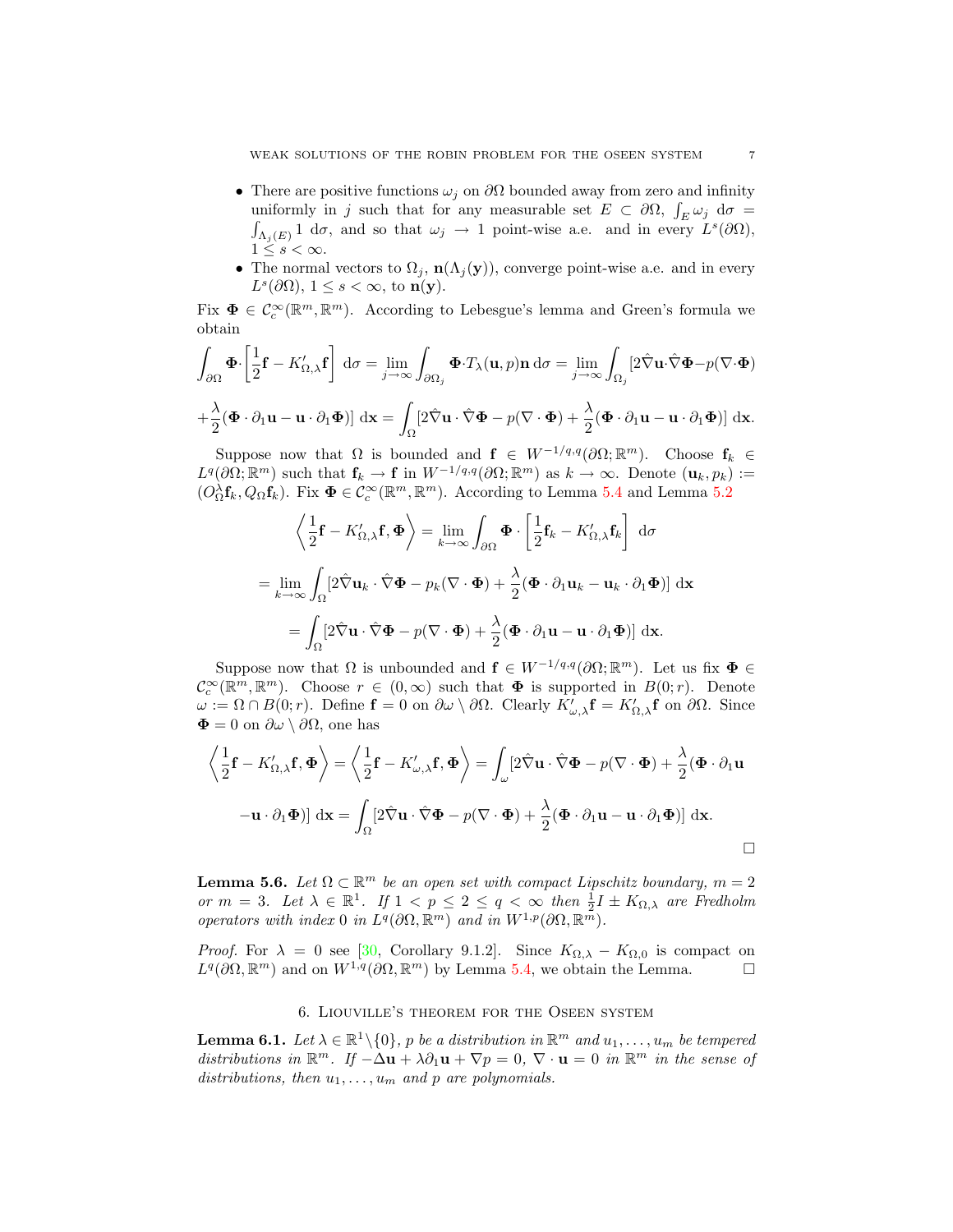*Proof.* See [27, Lemma 1] if p is a tempered distribution. Let now p be general. Since  $\partial^{\alpha} u_j$  is a tempered distribution for arbitrary multi-index  $\alpha$ , we infer that  $\partial_j p = \Delta u_j - \lambda \partial_1 u_j$  is a tempered distribution. Since  $-\Delta \partial_j \mathbf{u} + \lambda \partial_1 \partial_j \mathbf{u} + \nabla \partial_j p =$  $\hat{\theta}, \nabla \cdot \partial_j \mathbf{u} = 0$  in  $\mathbb{R}^m$ , we deduce that  $\partial_j u_1, \dots, \partial_j u_m$  and  $\partial_j p$  are polynomials. Therefore  $u_1, \ldots, u_m$  and p are polynomials.

#### 7. Integral representation

**Proposition 7.1.** Let  $\Omega \subset \mathbb{R}^m$  be a bounded open set with Lispchitz boundary,  $\lambda \in \mathbb{R}^1$ ,  $1 < q < \infty$ ,  $h \equiv 0$ . If  $(\mathbf{u}, p) \in W^{1,q}(\Omega; \mathbb{R}^m) \times L^q(\Omega)$  is a weak solution of the Neumann problem  $(1.1)$ ,  $(3.1)$  then

(7.1) 
$$
\mathbf{u} = O_{\Omega}^{\lambda} \mathbf{g} + \mathcal{D}_{\Omega}^{\lambda} \gamma_{\Omega} \mathbf{u}, \qquad p = Q_{\Omega} \mathbf{g} + \Pi_{\Omega}^{\lambda} \gamma_{\Omega} \mathbf{u}.
$$

*Proof.* Fix  $\mathbf{x} \in \Omega$ . Fix  $r > 0$  such that  $\overline{B(\mathbf{x}; r)} \subset \Omega$ . Put  $U := B(\mathbf{x}; r)$ ,  $\omega := \Omega \setminus \overline{U}$ ,  $\mathbf{F} := T_{\lambda}(\mathbf{u}, p) \mathbf{n}^U$  on  $\partial U$ ,  $\mathbf{G} := \mathbf{g}$  on  $\partial \Omega$ ,  $\mathbf{G} := -\mathbf{F}$  on  $\partial U$ . Since  $(\mathbf{u}, p)$  is a classical solution of the problem

(7.2) 
$$
\nabla p - \Delta \mathbf{u} + \lambda \partial_1 \mathbf{u} = 0, \ \nabla \cdot \mathbf{u} = 0 \quad \text{in } U, \quad T_{\lambda}(\mathbf{u}, p) \mathbf{n}^U = \mathbf{F} \quad \text{on } \partial U,
$$

one has

(7.3) 
$$
\mathbf{u}(\mathbf{x}) = O_U^{\lambda} \mathbf{F}(\mathbf{x}) + \mathcal{D}_U^{\lambda} \mathbf{u}(\mathbf{x}), \qquad p = Q_U \mathbf{F} + \Pi_U^{\lambda} \mathbf{u}
$$

by [21, Proposition 3.4]. Since  $(\mathbf{u}, p)$  is a weak solution of the problem  $(7.2)$ ,  $(\mathbf{u}, p)$ is a weak solution of the problem

$$
\nabla p - \Delta \mathbf{u} + \lambda \partial_1 \mathbf{u} = 0, \ \nabla \cdot \mathbf{u} = 0 \quad \text{in } \omega, \quad T_\lambda(\mathbf{u}, p) \mathbf{n}^\omega = \mathbf{G} \quad \text{on } \partial \omega.
$$

Fix  $k \in \{1, \ldots, m\}$  and put  $\mathbf{\Phi}(\mathbf{y}) := (O_{1k}^{\lambda}(\mathbf{x}-\mathbf{y}), \ldots, O_{mk}^{\lambda}(\mathbf{x}-\mathbf{y})), \varphi(\mathbf{y}) := Q_k(\mathbf{x}-\mathbf{y})$  $(\mathbf{y}), \tilde{\mathbf{\Phi}}(\mathbf{y}) := (O_{1,m+1}^{\lambda}(\mathbf{x}-\mathbf{y}), \ldots, O_{m,m+1}^{\lambda}(\mathbf{x}-\mathbf{y})), \tilde{\varphi}(\mathbf{y}) := Q_{m+1}(\mathbf{x}-\mathbf{y}).$  Remember that

$$
-\Delta \Phi - \lambda \partial_1 \Phi + \nabla \varphi = 0, \quad \nabla \cdot \Phi = 0 \quad \text{in } \omega,
$$
  

$$
-\Delta \tilde{\Phi} - \lambda \partial_1 \tilde{\Phi} + \nabla \tilde{\varphi} = 0, \quad \nabla \cdot \tilde{\Phi} = 0 \quad \text{in } \omega.
$$

According to the Green formula

$$
[O_{\omega}^{\lambda} \mathbf{G}(\mathbf{x})]_{k} = \langle \mathbf{G}, \boldsymbol{\Phi} \rangle = \int_{\omega} \left[ 2 \hat{\nabla} \mathbf{u} \cdot \hat{\nabla} \boldsymbol{\Phi} + \frac{\lambda}{2} (\boldsymbol{\Phi} \cdot \partial_{1} \mathbf{u} - \mathbf{u} \partial_{1} \boldsymbol{\Phi}) \right] d\mathbf{y} = -[\mathcal{D}_{\omega}^{\lambda} \mathbf{u}(\mathbf{x})]_{k},
$$
  

$$
Q_{\omega} \mathbf{G}(\mathbf{x}) = \langle \mathbf{G}, \tilde{\boldsymbol{\Phi}} \rangle = \int_{\omega} \left[ 2 \hat{\nabla} \mathbf{u} \cdot \hat{\nabla} \tilde{\boldsymbol{\Phi}} + \frac{\lambda}{2} (\tilde{\boldsymbol{\Phi}} \cdot \partial_{1} \mathbf{u} - \mathbf{u} \partial_{1} \tilde{\boldsymbol{\Phi}}) \right] d\mathbf{y} = -\Pi_{\omega}^{\lambda} \mathbf{u}(\mathbf{x}).
$$

Adding with  $(7.3)$  we obtain  $(7.1)$ .

**Proposition 7.2.** Let  $\Omega \subset \mathbb{R}^m$  be an unbounded open set with compact Lispchitz boundary,  $\lambda \in \mathbb{R}^1 \setminus \{0\}$ ,  $1 < q < \infty$ ,  $h \equiv 0$ . Suppose that  $(\mathbf{u}, p) \in W^{1,q}_{loc}(\overline{\Omega}; \mathbb{R}^m) \times$  $L^q_{\text{loc}}(\overline{\Omega})$  is a weak solution of the Neumann problem (1.1), (3.1). Suppose that **u** is bounded at infinity or  $\partial_j \mathbf{u} \in L^q(\Omega; \mathbb{R}^m)$  for  $j = 1, \ldots, m$ . Then there exist  $\mathbf{u}_{\infty} \in \mathbb{R}^3$ and  $p_{\infty} \in \mathbb{R}^1$  such that  $\mathbf{u}(\mathbf{x}) \to \mathbf{u}_{\infty}$ ,  $p(\mathbf{x}) \to p_{\infty}$  as  $|\mathbf{x}| \to \infty$  and

(7.4) 
$$
\mathbf{u} = O_{\Omega}^{\lambda} \mathbf{g} + \mathcal{D}_{\Omega}^{\lambda} \gamma_{\Omega} \mathbf{u} + \mathbf{u}_{\infty}, \qquad p = Q_{\Omega} \mathbf{g} + \Pi_{\Omega}^{\lambda} \gamma_{\Omega} \mathbf{u} + p_{\infty}.
$$

*Proof.* Choose  $r \in (0, \infty)$  such that  $\partial \Omega \subset B(0; r)$  and put  $G := \Omega \cap B(0; r)$ . Define  $\mathbf{g} := T_{\lambda}(\mathbf{u}, p) \mathbf{n}^G$  on  $\partial B(0; r)$ . Then

(7.5) 
$$
\mathbf{u} = O_G^{\lambda} \mathbf{g} + \mathcal{D}_G^{\lambda} \gamma_G \mathbf{u}, \qquad p = Q_G \mathbf{g} + \Pi_G^{\lambda} \gamma_G \mathbf{u} \quad \text{in } G
$$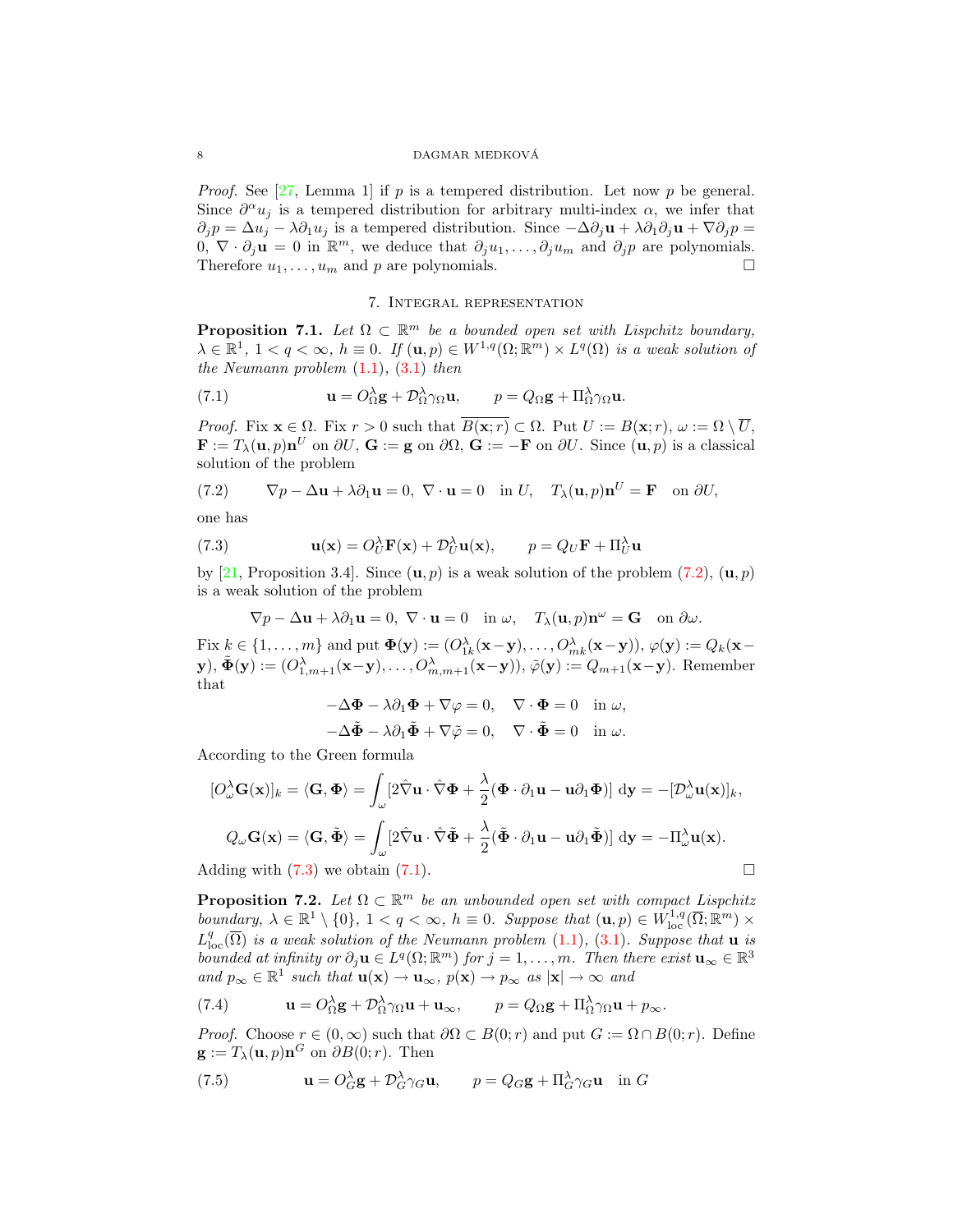by Proposition 7.1. So, if we define

(7.6) 
$$
\mathbf{v} = \begin{cases} \mathbf{u} - O_{\Omega}^{\lambda} \mathbf{g} - \mathcal{D}_{\Omega}^{\lambda} \gamma_{\Omega} \mathbf{u}, & \text{in } \Omega, \\ O_{B(0;r)}^{\lambda} \mathbf{g} + \mathcal{D}_{B(0;r)}^{\lambda} \gamma_{B(0;r)} \mathbf{u}, & \text{in } B(0;r), \end{cases}
$$

(7.7) 
$$
\tau = \begin{cases} p - Q_{\Omega} \mathbf{g} - \Pi_{\Omega}^{\lambda} \gamma_{\Omega} \mathbf{u}, & \text{in } \Omega, \\ Q_{B(0;r)} \mathbf{g} + \Pi_{B(0;r)}^{\lambda} \gamma_{B(0;r)} \mathbf{u}, & \text{in } B(0;r), \end{cases}
$$

then **v**,  $\tau$  are well defined on  $\Omega \cap B(0; r)$ . Clearly,  $(\mathbf{v}, \tau)$  is a solution of (1.1) in  $\mathbb{R}^m$ . Moreover,  $v_1, \ldots, v_m$  are tempered distributions. (See [28, Lemma 1.25.9].) Lemma 6.1 gives that  $\tau, v_1, \ldots, v_m$  are polynomials.

We now show that  $\bf{v}$  is constant. If  $\bf{u}$  is bounded at infinity, then  $\bf{v}$  is bounded at infinity and therefore  $\mathbf{v} \equiv \mathbf{u}_{\infty}$  for some constant  $\mathbf{u}_{\infty}$ . Let now  $\partial_j u_k \in L^q(\Omega)$ . Since  $\partial_j O_\Omega^\lambda \mathbf{g}(\mathbf{x}) + \partial_j \mathcal{D}_\Omega^\lambda \gamma_\Omega \mathbf{u}(\mathbf{x}) \to 0$  as  $|\mathbf{x}| \to \infty$  and  $\partial_j v_k = \partial_j u_k - \partial_j O_\Omega^\lambda g_k - \partial_j \mathcal{D}_\Omega^\lambda \gamma_\Omega u_k$ is a polynomial, we deduce that  $\partial_j v_k \equiv 0$ . Therefore there exists  $\mathbf{u}_{\infty} \in \mathbb{R}^m$  such that  $\mathbf{v} \equiv \mathbf{u}_{\infty}$ .

The equation (1.1) gives  $\nabla \tau \equiv 0$ . So, there exists  $p_{\infty} \in \mathbb{R}^1$  such that  $\tau \equiv p_{\infty}$ . Thus (7.4) holds. Properties of the fundamental solution give that  $p(\mathbf{x}) \to p_{\infty}$ ,  $\mathbf{u}(\mathbf{x}) \to \mathbf{u}_{\infty}$  as  $|\mathbf{x}| \to \infty$ .

#### 8. SOLVABILITY OF THE PROBLEM  $(1.1), (3.1)$

Let  $\Omega \subset \mathbb{R}^m$  be a domain with compact Lipschitz boundary,  $m = 2$  or  $m = 3$ , and  $\lambda \neq 0$ . Let  $G(1), \ldots, G(k)$  be all bounded components of  $\mathbb{R}^m \setminus \overline{\Omega}$ . Fix open balls  $B(j)$  such that  $\overline{B}(j) \subset G(j)$ . It is a tradition to look for a solution of the Robin problem in the form of a single layer potential. Unfortunately, it is not possible for domains with holes. We look for a solution of the Robin problem  $(1.1)$ ,  $(3.1)$  by virtue of a modified Oseen single layer potential. Choose  $\Psi_j \in W^{1,\infty}(\partial G(j), \mathbb{R}^m)$ such that

(8.1) 
$$
\int_{\partial G(j)} \mathbf{\Psi}_j \cdot \mathbf{n}^{\Omega} d\sigma \neq 0.
$$

For  $f \in W^{-1/q,q}(\partial \Omega, R^m)$  with  $1 < q < \infty$  define the modified Oseen single layer potential by

(8.2) 
$$
\tilde{O}_{\Omega}^{\lambda} \mathbf{f} := O_{\Omega}^{\lambda} \mathbf{f} + \sum_{j=1}^{k} (D_{B(j)}^{\lambda} \mathbf{n}^{B(j)}) \langle \mathbf{f}, \mathbf{\Psi}_j \rangle,
$$

(8.3) 
$$
\tilde{Q}_{\Omega}^{\lambda} \mathbf{f} := Q_{\Omega} \mathbf{f} + \sum_{j=1}^{k} (\Pi_{B(j)}^{\lambda} \mathbf{n}^{B(j)}) \langle \mathbf{f}, \mathbf{\Psi}_j \rangle.
$$

(If  $\Omega$  is a bounded domain with connected boundary then  $\tilde{O}_{\Omega}^{\lambda}$ **f** =  $O_{\Omega}^{\lambda}$ **f**,  $\tilde{Q}_{\Omega}^{\lambda}$ **f** =  $Q_{\Omega}$ **f**.) Put

$$
\tau_{h,\Omega}^{\lambda} \mathbf{f} := \frac{1}{2} \mathbf{f} - K'_{\Omega,\lambda} \mathbf{f} + \sum_{j=1}^{k} [T_{\lambda}(D_{B(j)}^{\lambda} \mathbf{n}^{B(j)}, \Pi_{B(j)}^{\lambda} \mathbf{n}^{B(j)}) \mathbf{n}^{\Omega}] \langle \mathbf{f}, \Psi_j \rangle + h \tilde{O}_{\Omega}^{\lambda} \mathbf{f}.
$$

Then  $(\mathbf{u}, p) = (\tilde{O}_{\Omega}^{\lambda} \mathbf{f}, \tilde{Q}_{\Omega}^{\lambda} \mathbf{f})$  is a weak solution of the problem  $(1.1)$ ,  $(3.1)$  in the space  $W^{1,q}_{\text{loc}}(\overline{\Omega};\mathbb{R}^m) \times L^q_{\text{loc}}(\overline{\Omega})$  if and only if  $\tau^{\lambda}_{h,\Omega}$ **f** = **g**. (See Lemma 5.5.)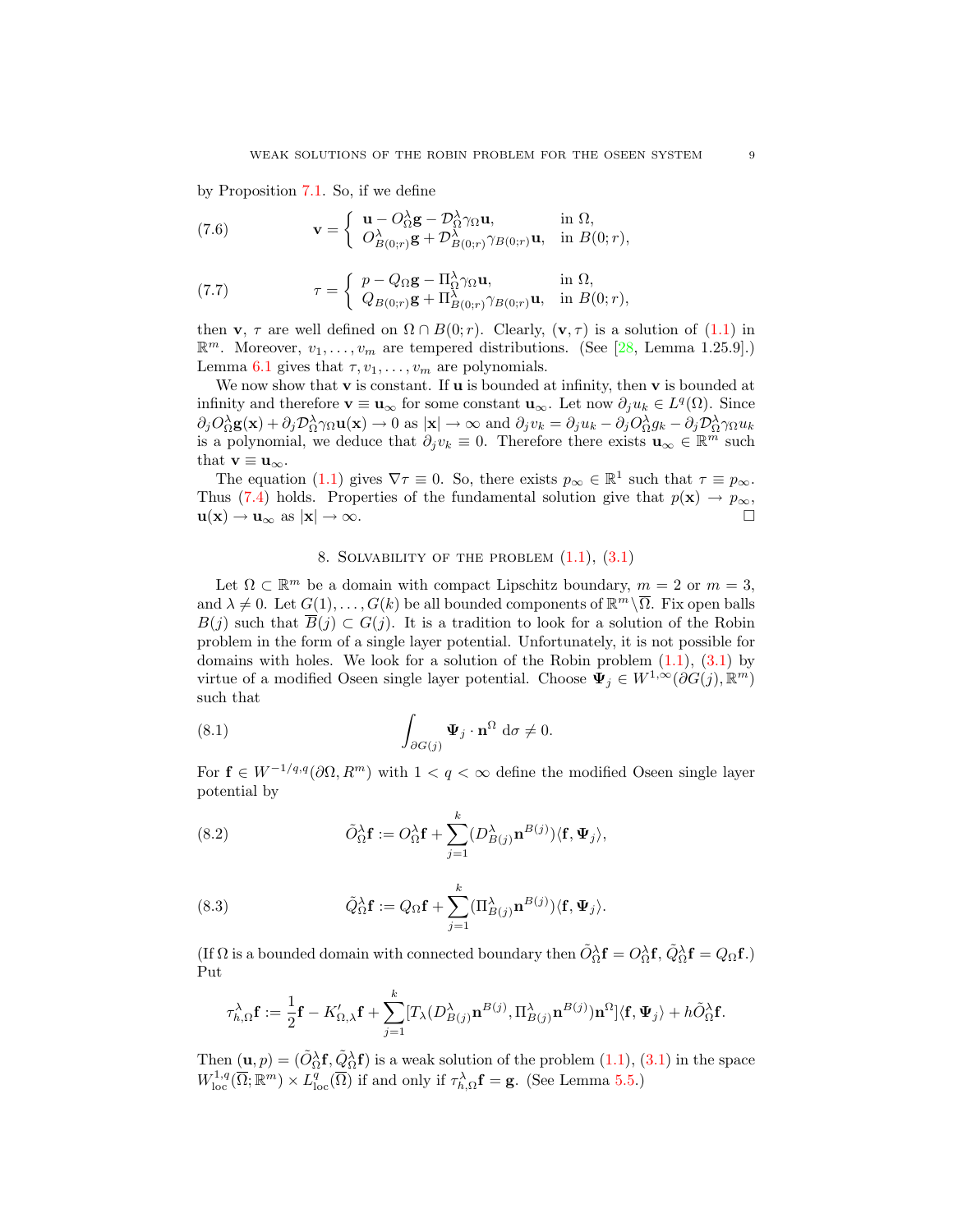**Proposition 8.1.** Let  $\Omega \subset \mathbb{R}^m$  be a domain with compact Lipschitz boundary,  $m = 2 \text{ or } m = 3.$  Let  $\lambda \in \mathbb{R}^1$ ,  $1 < q < \infty$ ,  $h \in L^{\infty}(\partial \Omega)$ . Suppose that  $3/2 < q < 3$ or  $\partial\Omega$  is of class  $C^1$ . Then  $\frac{1}{2}I \pm K'_{\Omega,\lambda}$  and  $\tau_{h,\Omega}^{\lambda}$  are bounded Fredholm operators with index 0 in  $W^{-1/q,q}(\partial\Omega,\mathbb{R}^m)$ , and  $\frac{1}{2}I \pm K_{\Omega,\lambda}$  are bounded Fredholm operators with index 0 in  $W^{1-1/q,q}(\partial\Omega,\mathbb{R}^m)$ .

*Proof.* First we show that  $\frac{1}{2}I \pm K_{\Omega,\lambda}$  are bounded Fredholm operators with index 0 in  $W^{1-1/q,q}(\partial\Omega,\mathbb{R}^m)$ . If  $\partial\Omega$  is of class  $\mathcal{C}^1$ , then  $\frac{1}{2}I \pm K_{\Omega,0}$  are Fredholm operators with index 0 in  $W^{1-1/q,q}(\partial\Omega,\mathbb{R}^m)$  by [24, p. 232]. Since  $K_{\Omega,\lambda} - K_{\Omega,0}$  is compact in  $W^{1-1/q,q}(\partial\Omega,\mathbb{R}^m)$  by Lemma 5.4,  $\frac{1}{2}I \pm K_{\Omega,\lambda}$  are Fredholm operators with index 0 in  $W^{1-1/q,q}(\partial\Omega,\mathbb{R}^m)$ . Let now  $3/2 < q < 3$ . Since  $1/2 < q - 1 < 2$  there exist  $p, r' \in (1, 2)$  such that  $q - 1 = p/r'$ . Denote  $r = r'/(r' - 1)$ . Now we use the real interpolation. Put  $\theta = 1 - 1/q$ . Since  $(1 - \theta)/r + \theta/p = (1/q)[1/r + (q-1)/p] = 1/q$ , one has

$$
[L^r(\partial\Omega), W^{1,p}(\partial\Omega)]_{\theta,q} = W^{1-1/q,q}(\partial\Omega).
$$

(Compare [14, Corollary 6.8].) Remark that  $r \in (2,\infty)$ . Lemma 5.6 gives that  $\frac{1}{2}I \pm K_{\Omega,\lambda}$  are bounded Fredholm operators with index 0 in  $W^{1,p}(\partial\Omega,\mathbb{R}^m)$  and in  $L^r(\partial\Omega,\mathbb{R}^m)$ . So,  $\frac{1}{2}I \pm K_{\Omega,\lambda}$  are bounded Fredholm operators with index 0 in  $W^{1-1/q,q}(\partial\Omega,\mathbb{R}^m)$  by [28, Proposition 1.10.4].

Denote  $q' = q/(q-1)$ . We have proved that  $\frac{1}{2}I \pm K_{\Omega,\lambda}$  are bounded Fredholm operators with index 0 in  $W^{1-1/q',q'}(\partial\Omega,\mathbb{R}^m)$ . The duality argument gives that  $\frac{1}{2}I \pm K'_{\Omega,\lambda}$  are bounded Fredholm operators with index 0 in  $[W^{1-1/q',q'}(\partial\Omega,\mathbb{R}^m)]'$  $W^{-1/q,q}(\partial\Omega,\mathbb{R}^m)$ .

The operator  $\tau_{h,\Omega}^{\lambda} - \left[\frac{1}{2}I - K_{\Omega,\lambda}'\right]$  is compact in  $W^{-1/q,q}(\partial\Omega,\mathbb{R}^m)$  by Lemma 5.3. Hence  $\tau_{h,\Omega}^{\lambda}$  is a Fredholm operator with index 0 in  $W^{-1/q,q}(\partial\Omega,\mathbb{R}^m)$ .

**Lemma 8.2.** Let  $\Omega \subset \mathbb{R}^m$  be an open set with compact Lipschitz boundary,  $\lambda \in$  $\mathbb{R}^1\setminus\{0\},\;h\;\in\;L^\infty(\partial\Omega),\;h\;\geq\;0,\;$ **g**  $\in W^{-1/2,2}(\partial\Omega;\mathbb{R}^m)$ . Suppose that  $(\mathbf{u},p)$  is a weak solution of the Robin problem (1.1), (3.1) in  $W^{1,2}_{loc}(\overline{\Omega};\mathbb{R}^m) \times L^2_{loc}(\overline{\Omega})$ . If  $\Omega$  is unbounded suppose moreover  $\mathbf{u}(\mathbf{x}) \to 0$ ,  $p(\mathbf{x}) \to 0$  as  $|\mathbf{x}| \to \infty$ . If  $\gamma_{\Omega} \mathbf{u} = 0$  on  $\partial \Omega$ then  $\mathbf{u} \equiv 0$ . If  $\mathbf{g} \equiv 0$ , then  $\mathbf{u} \equiv 0$  and  $p \equiv 0$ .

*Proof.* Suppose that  $\mathbf{g} \equiv 0$  or  $\gamma_{\Omega} \mathbf{u} = 0$  on  $\partial \Omega$ . If  $\Omega$  is bounded then

(8.4) 
$$
0 = \langle \mathbf{g}, \gamma_{\Omega} \mathbf{u} \rangle = 2 \int_{\Omega} |\hat{\nabla} \mathbf{u}|^2 \, d\mathbf{x} + \int_{\partial \Omega} h |\mathbf{u}|^2 \, d\sigma.
$$

Suppose now that  $\Omega$  is unbounded. Define  $h = 0$  on  $\mathbb{R}^m \setminus \partial \Omega$ . Choose  $r_0 > 0$ such that  $\partial\Omega \subset B(0;r_0)$ . For  $r > r_0$  denote  $\Omega(r) = \Omega \cap B(0;r)$ ,  $\mathbf{g}_r = \mathbf{g}$  on  $\partial\Omega$ ,  $\mathbf{g}_r = T_\lambda(\mathbf{u}, p) \mathbf{n}^{\Omega(r)}$  on  $\partial \Omega(r) \setminus \partial \Omega$ . Then  $(\mathbf{u}, p)$  is a weak solution of

$$
\nabla p - \Delta \mathbf{u} + \lambda \partial_1 \mathbf{u} = 0 \quad \nabla \cdot \mathbf{u} = 0 \quad \text{in } \Omega(r),
$$

 $T_{\lambda}(\mathbf{u}, p)\mathbf{n} + h\mathbf{u} = \mathbf{g}_r \quad \text{on } \partial\Omega(r).$ 

Thus

(8.5) 
$$
\langle \mathbf{g}_r, \gamma_{\Omega(r)} \mathbf{u} \rangle = 2 \int_{\Omega(r)} |\hat{\nabla} \mathbf{u}|^2 \, \mathrm{d}\mathbf{x} + \int_{\partial \Omega} h |\mathbf{u}|^2 \, \mathrm{d}\sigma.
$$

Proposition 7.2 gives  $\mathbf{u} = O_{\Omega}^{\lambda}(\mathbf{g} - h\gamma_{\Omega}\mathbf{u}) + \mathcal{D}_{\Omega}^{\lambda}\gamma_{\Omega}\mathbf{u}, p = Q_{\Omega}(\mathbf{g} - h\gamma_{\Omega}\mathbf{u}) + \Pi_{\Omega}^{\lambda}\gamma_{\Omega}\mathbf{u}.$ According to  $(4.1)$  there exists a constant C such that

$$
|\mathbf{u}(r\mathbf{y})||T_{\lambda}(\mathbf{u}(r\mathbf{y}), p(r\mathbf{y})| \le Cr^{1-m} \text{ for } |\mathbf{y}| = 1.
$$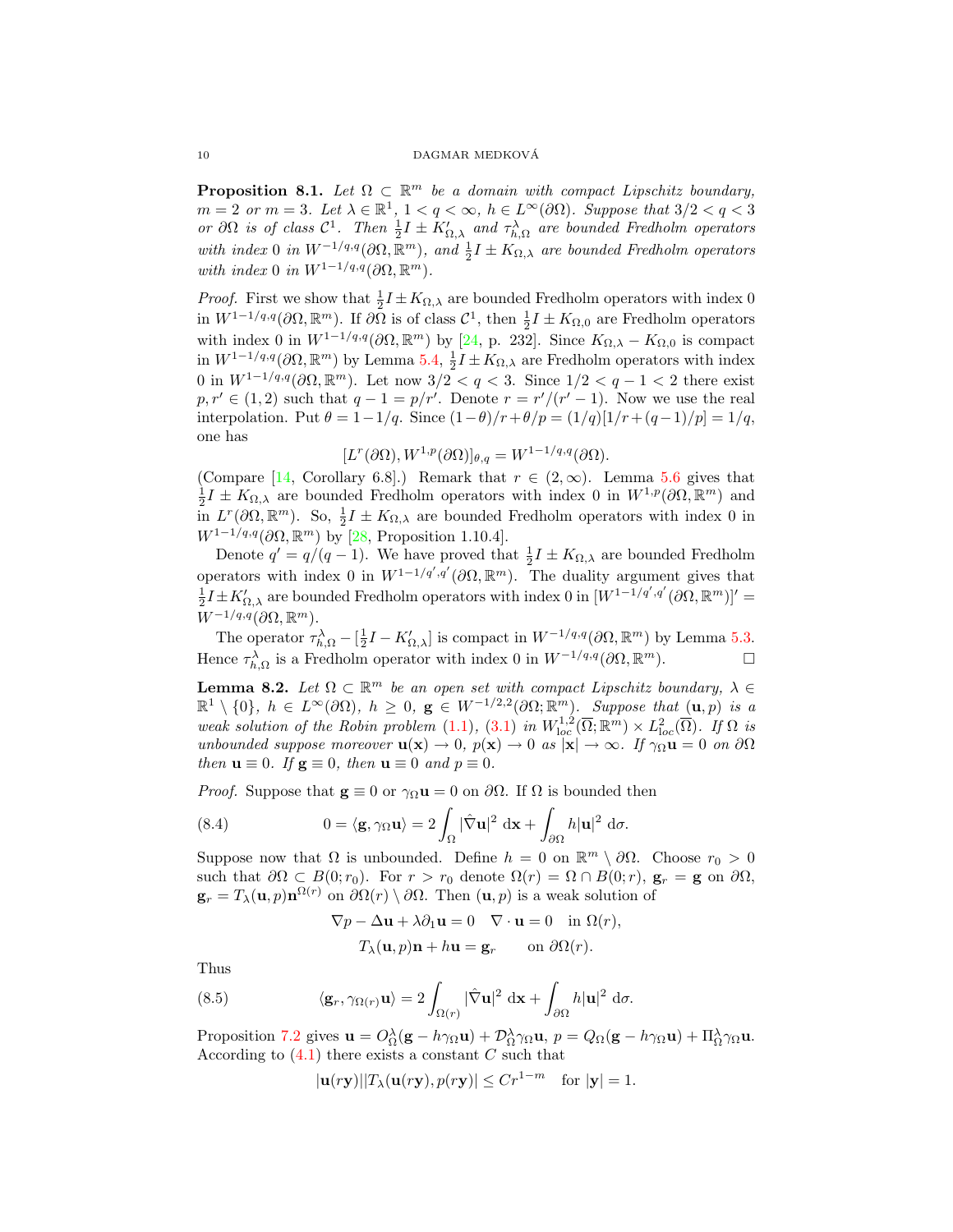If  $y \neq [c, 0, \ldots, 0]$  then  $|u(ry)||T_\lambda(u(ry), p(ry)|r^{m-1} \to 0$  as  $r \to \infty$  by (4.2). Since  $\langle \mathbf{g}, \gamma_{\Omega} \mathbf{u} \rangle = 0$ , we get from (8.5) using Lebesgues lemma

$$
2\int_{\Omega} |\hat{\nabla} \mathbf{u}|^2 d\mathbf{x} + \int_{\partial \Omega} h|\mathbf{u}|^2 d\sigma = \lim_{r \to \infty} 2\int_{\Omega(r)} |\hat{\nabla} \mathbf{u}|^2 d\mathbf{x} + \int_{\partial \Omega} h|\mathbf{u}|^2 d\sigma
$$

$$
= \lim_{r \to \infty} \langle \mathbf{g}_r, \gamma_{\Omega(r)} \mathbf{u} \rangle = \lim_{r \to \infty} \int_{\partial B(0;1)} r^{m-1} \mathbf{u}(r\mathbf{y}) \cdot T_{\lambda}(\mathbf{u}(r\mathbf{y}), p(r\mathbf{y})) \mathbf{n}(\mathbf{y}) d\sigma(\mathbf{y}) = 0.
$$

Since (8.4) holds, we infer  $\hat{\nabla}$ **u** = 0 in  $\Omega$ . So, [26, Lemma 3.1] gives that **u** is linear. Thus  $\Delta \mathbf{u} \equiv 0$ ,  $\nabla p = -\lambda \partial_1 \mathbf{u}$  and  $p \in \mathcal{C}^{\infty}(\overline{\Omega})$ . If  $\gamma_{\Omega} \mathbf{u} = 0$  on  $\partial \Omega$ , then  $\mathbf{u} \equiv 0$ by the maximum principle for the Laplace equation. If  $g \equiv 0$ , then  $u \equiv 0$ ,  $p \equiv 0$ by  $[27,$  Theorem 1].

**Theorem 8.3.** Let  $\Omega \subset \mathbb{R}^m$  be a domain with compact Lipschitz boundary,  $m = 2$ or  $m = 3$ . Let  $\lambda \in \mathbb{R}^1 \setminus \{0\}$ ,  $1 < q < \infty$ ,  $h \in L^{\infty}(\partial \Omega)$ ,  $h \geq 0$ . Suppose that  $3/2 <$  $q < 3$  or  $\partial\Omega$  is of class  $\mathcal{C}^1$ . Then  $\tau_{h,\Omega}^{\lambda}$  is an isomorphism on  $W^{-1/q,q}(\partial\Omega,\mathbb{R}^m)$ . Let  $\mathbf{g} \in W^{-1/q,q}(\partial\Omega,\mathbb{R}^m)$ . Put

(8.6) 
$$
\mathbf{u} := \tilde{O}_{\Omega}^{\lambda} [\tau_{h,\Omega}^{\lambda}]^{-1} \mathbf{g}, \qquad p := \tilde{Q}_{\Omega}^{\lambda} [\tau_{h,\Omega}^{\lambda}]^{-1} \mathbf{g}.
$$

If  $\Omega$  is bounded then  $(\mathbf{u}, p)$  is a unique weak solution of the Robin problem  $(1.1)$ , (3.1) in  $W^{1,q}(\Omega, \mathbb{R}^m) \times L^q(\Omega)$ . If  $\Omega$  is unbounded then  $(\mathbf{u}, p)$  is a unique weak solution of the Robin problem  $(1.1)$ ,  $(3.1)$ ,

(8.7) 
$$
\mathbf{u}(\mathbf{x}) \to 0, \quad p(\mathbf{x}) \to 0 \quad \text{as } |\mathbf{x}| \to \infty
$$

in  $W^{1,q}_{\text{loc}}(\overline{\Omega}, \mathbb{R}^m) \times L^q_{\text{loc}}(\overline{\Omega})$ .

Proof. Let us remark that

$$
W^{1-1/q(2),q(2)}(\partial\Omega)\hookrightarrow W^{1-1/q(1),q(1)}(\partial\Omega),\ W^{-1/q(2),q(2)}(\partial\Omega)\hookrightarrow W^{-1/q(1),q(1)}(\partial\Omega)
$$

for  $1 < q(1) < q(2) < \infty$  by [35, Theorem 1.97].

Let now  $(\tilde{\mathbf{u}}, \tilde{p})$  be a weak solution of the Robin problem  $(1.1), (3.1)$  with  $\mathbf{g} \equiv 0$  in  $W^{1,q}_{loc}(\overline{\Omega}, \mathbb{R}^m) \times L^q_{loc}(\overline{\Omega})$ . If  $\Omega$  is unbounded suppose moreover  $\tilde{\mathbf{u}}(\mathbf{x}) \to 0$ ,  $\tilde{p}(\mathbf{x}) \to 0$ as  $|\mathbf{x}| \to \infty$ . Since  $T_{\lambda}(\tilde{\mathbf{u}}, \tilde{p}) \mathbf{n}^{\Omega} = -h\gamma_{\Omega}\tilde{\mathbf{u}},$  Proposition 7.1 and Proposition 7.2 give

(8.8) 
$$
\tilde{\mathbf{u}} = -Q_{\Omega}^{\lambda}(h\gamma_{\Omega}\tilde{\mathbf{u}}) + \mathcal{D}_{\Omega}^{\lambda}\gamma_{\Omega}\tilde{\mathbf{u}}, \qquad \tilde{p} = -Q_{\Omega}(h\gamma_{\Omega}\tilde{\mathbf{u}}) + \Pi_{\Omega}^{\lambda}\gamma_{\Omega}\tilde{\mathbf{u}} \quad \text{in } \Omega.
$$

According to Lemma 5.3, Lemma 12.2 and Lemma 12.4

$$
\gamma_{\Omega}\tilde{\mathbf{u}} = -\mathcal{O}_{\Omega}^{\lambda}(h\gamma_{\Omega}\tilde{\mathbf{u}}) + \frac{1}{2}\gamma_{\Omega}\tilde{\mathbf{u}} + K_{\Omega,\lambda}\gamma_{\Omega}\tilde{\mathbf{u}} \text{ on } \partial\Omega.
$$

Define

$$
L\mathbf{f} := \frac{1}{2}\mathbf{f} - K_{\Omega,\lambda}\mathbf{f} + \mathcal{O}_{\Omega}^{\lambda}h\mathbf{f}.
$$

We have proved that  $L(\gamma_{\Omega} \tilde{\mathbf{u}}) = 0$ . Moreover,  $\gamma_{\Omega} \tilde{\mathbf{u}} \in W^{1-1/q,q}(\partial \Omega; \mathbb{R}^m)$ . The operator L is a Fredholm operator with index 0 in  $W^{1-1/q,q}(\partial\Omega;\mathbb{R}^m)$ , in  $W^{1/2,2}(\partial\Omega;\mathbb{R}^m)$ and in  $W^{1,2}(\partial\Omega;\mathbb{R}^m)$  by Proposition 8.1, Lemma 5.6 and Lemma 5.3. Thus  $\gamma_{\Omega}\tilde{\mathbf{u}} \in$  $W^{1,2}(\partial\Omega;\mathbb{R}^m)$  by [28, Lemma 1.8.4]. So,  $(\tilde{\mathbf{u}},\tilde{p})\in W^{1,2}_{loc}(\overline{\Omega},\mathbb{R}^m)\times L^2_{loc}(\overline{\Omega})$  by (8.8), Lemma 5.3, Lemma 5.2, [30, Theorem 10.5.1], [21, Proposition 3.2] and [28, Lemma 1.28.1]. Lemma 8.2 gives that  $\tilde{\mathbf{u}} \equiv 0$ ,  $\tilde{p} \equiv 0$ .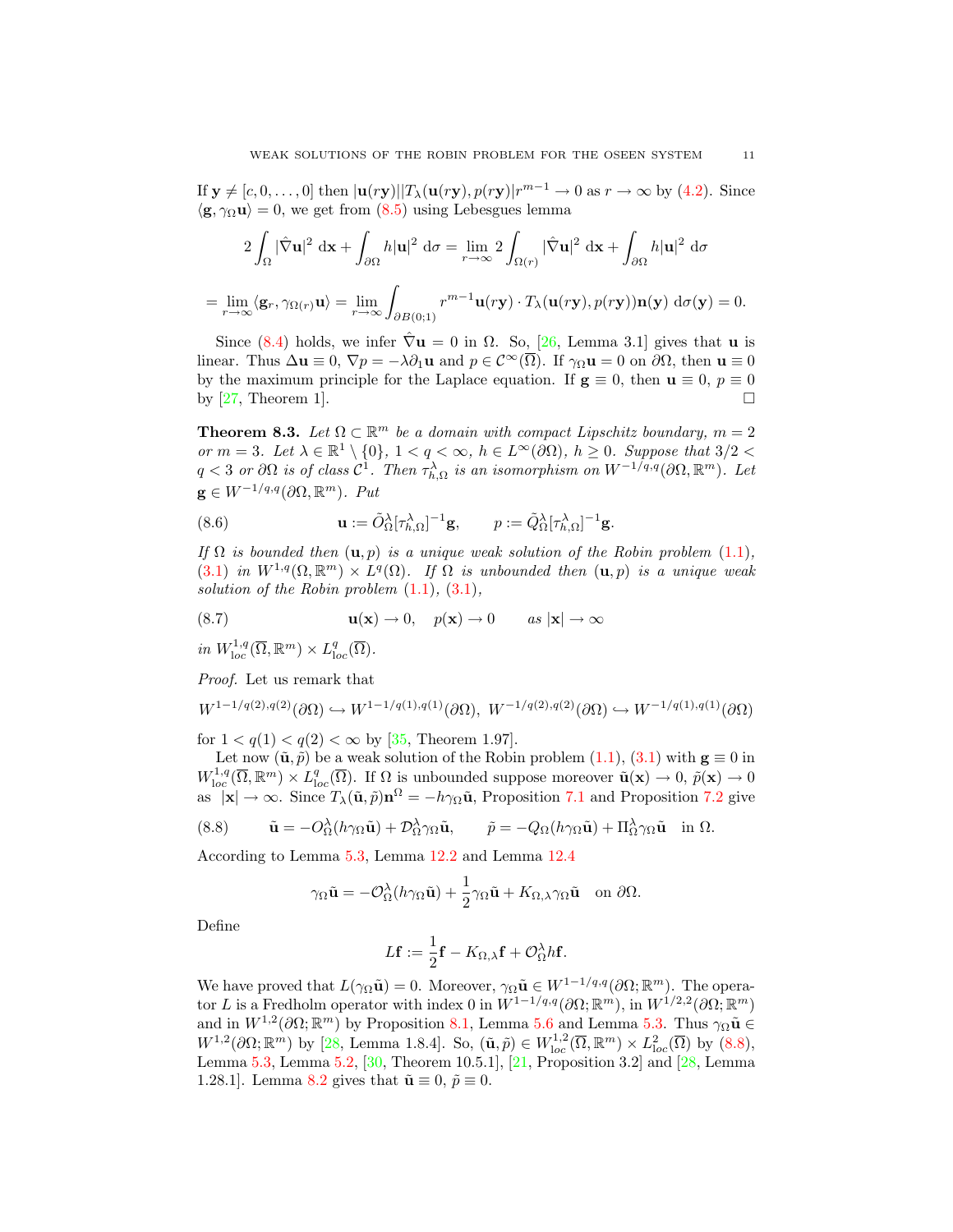Let  $\mathbf{f} \in W^{-1/q,q}(\partial\Omega,\mathbb{R}^m)$  and  $\tau_{h,\Omega}^{\lambda}\mathbf{f}=0$ . Then  $(\tilde{O}_{\Omega}^{\lambda}\mathbf{f},\tilde{Q}_{\Omega}^{\lambda}\mathbf{f})$  is a weak solution of the problem (1.1), (3.1) with  $\mathbf{g} \equiv 0$  in  $W^{1,q}_{loc}(\overline{\Omega}, \mathbb{R}^m) \times L^q_{loc}(\overline{\Omega})$ . We have proved that  $\tilde{O}_{\Omega}^{\lambda} \mathbf{f} = 0$  and  $\tilde{Q}_{\Omega}^{\lambda} \mathbf{f} = 0$  in  $\Omega$ . The Green formula gives

$$
\int_{\partial G(i)} \mathbf{n}^{G(i)} \cdot \mathcal{O}_{\Omega}^{\lambda} \mathbf{f} d\sigma = \int_{G(i)} \nabla \cdot \mathcal{O}_{\Omega}^{\lambda} \mathbf{f} d\mathbf{x} = 0, \quad i = 1, ..., k,
$$
  

$$
\int_{\partial G(i)} \mathbf{n}^{G(i)} \cdot D_{B(j)}^{\lambda} \mathbf{n}^{B(j)} d\sigma = \int_{G(i)} \nabla \cdot D_{B(j)}^{\lambda} \mathbf{n}^{B(j)} d\mathbf{x} = 0, \quad i \neq j.
$$

Thus

(8.9) 
$$
0 = \int_{\partial G(i)} \mathbf{n}^{G(i)} \cdot \tilde{\mathcal{O}}_{\Omega}^{\lambda} \mathbf{f} d\sigma = \langle \mathbf{f}, \mathbf{\Psi}_i \rangle \int_{\partial G(i)} \mathbf{n}^{G(i)} \cdot D_{B(i)}^{\lambda} \mathbf{n}^{B(i)} d\mathbf{x}.
$$

Using Lemma 12.4 and Lemma 12.5 for  $D_{B(i)}^{\lambda}$   $\mathbf{n}^{B(i)}$  on  $B(i)$  and on  $G(i) \setminus \overline{B(i)}$  we obtain

$$
\int_{\partial B(i)} \mathbf{n}^{B(i)} \cdot \left(\frac{1}{2}\mathbf{n}^{B(i)} + K_{B(i),\lambda}\mathbf{n}^{B(i)}\right) d\sigma = 0,
$$
\n
$$
\int_{\partial B(i)} \mathbf{n}^{B(i)} \cdot \left(-\frac{1}{2}\mathbf{n}^{B(i)} + K_{B(i),\lambda}\mathbf{n}^{B(i)}\right) d\sigma + \int_{\partial G(i)} \mathbf{n}^{G(i)} \cdot D_{B(i)}^{\lambda} \mathbf{n}^{B(i)} d\mathbf{x} = 0.
$$
\nHence,

Hence

$$
\int_{\partial G(i)} \mathbf{n}^{G(i)} \cdot D_{B(i)}^{\lambda} \mathbf{n}^{B(i)} \, \mathrm{d}\mathbf{x} = \int_{\partial B(i)} \mathbf{n}^{B(i)} \cdot \mathbf{n}^{B(i)} \, \mathrm{d}\sigma \neq 0.
$$

According to (8.9) we have

(8.10) 
$$
\langle \mathbf{f}, \mathbf{\Psi}_i \rangle = 0, \qquad i = 1, \dots, k.
$$

Thus  $O_{\Omega}^{\lambda} \mathbf{f} = \tilde{O}_{\Omega}^{\lambda} \mathbf{f} = 0$  and  $Q_{\Omega} \mathbf{f} = \tilde{Q}_{\Omega}^{\lambda} \mathbf{f} = 0$  in  $\Omega$ . So,

(8.11) 
$$
\frac{1}{2}\mathbf{f} - K'_{\Omega,\lambda}\mathbf{f} = 0
$$

by Lemma 5.5 and  $\mathcal{O}_\Omega^{\lambda}$ **f** = 0 on  $\partial\Omega$  by Lemma 5.3. Using Lemma 8.2 for  $(\mathcal{O}_\Omega^{\lambda}$ **f**,  $\mathcal{Q}_\Omega$ **f**) on  $\omega = \mathbb{R}^m \setminus \overline{\Omega}$  we obtain  $O_{\Omega}^{\lambda} \mathbf{f} = 0$  in  $\omega$ . Since  $\nabla Q_{\Omega} \mathbf{f} = \Delta O_{\Omega}^{\lambda} \mathbf{f} - \lambda O_{\Omega}^{\lambda} \mathbf{f} = 0$  in  $\omega$ , the function  $Q_{\Omega}f$  is locally constant in  $\omega$ . So, if S is a component of  $\partial \omega$ , then there exists a constant  $c_S$  such that

$$
\frac{1}{2}\mathbf{f} - K'_{\omega,\lambda}\mathbf{f} = c_S \mathbf{n}^{\omega} \text{ on } S
$$

by Lemma 5.5. Since  $K'_{\Omega,\lambda} = -K'_{\omega,\lambda}$  we get by adding (8.11) that  $\mathbf{f} = -c_S \mathbf{n}^{\Omega}$  on S. (8.10) and (8.1) give that  $c_{\partial G(i)} = 0$ . So, if  $\Omega$  is unbounded then  $f \equiv 0$ . Let now Ω be bounded. Denote by C the boundary of the unbounded component of  $ω$ . Then  $\mathbf{f} = 0$  on  $\partial \Omega \setminus C$ ,  $\mathbf{f} = c \mathbf{n}^{\Omega}$  on C. According to  $[26]$  we have  $Q_{\Omega} \mathbf{f} = c$  in  $\Omega$ . Therefore

$$
\frac{1}{2}\mathbf{f} - K'_{\Omega,\lambda}\mathbf{f} = T_{\lambda}(O_{\Omega}^{\lambda}\mathbf{f},Q_{\Omega}\mathbf{f})\mathbf{n}^{\Omega} = -c\mathbf{n}^{\Omega}.
$$

 $(8.11)$  gives that  $c = 0$  and thus  $\mathbf{f} \equiv 0$ .

 $\tau_{h,\Omega}^{\lambda}$  is a Fredholm operator with index 0 in  $W^{-1/q,q}(\partial\Omega,\mathbb{R}^m)$  by Proposition 8.1. Since the kernel of  $\tau_{h,\Omega}^{\lambda}$  is trivial,  $\tau_{h,\Omega}^{\lambda}$  is an isomorphism in  $W^{-1/q,q}(\partial\Omega,\mathbb{R}^m)$ . So,  $(\mathbf{u}, p)$  given by  $(8.6)$  is a weak solution of the problem  $(1.1)$ ,  $(3.1)$  in  $W^{1,q}_{loc}(\overline{\Omega}, \mathbb{R}^m) \times$  $L^q_{loc}(\overline{\Omega})$ . If  $\Omega$  is unbounded then (8.7) holds.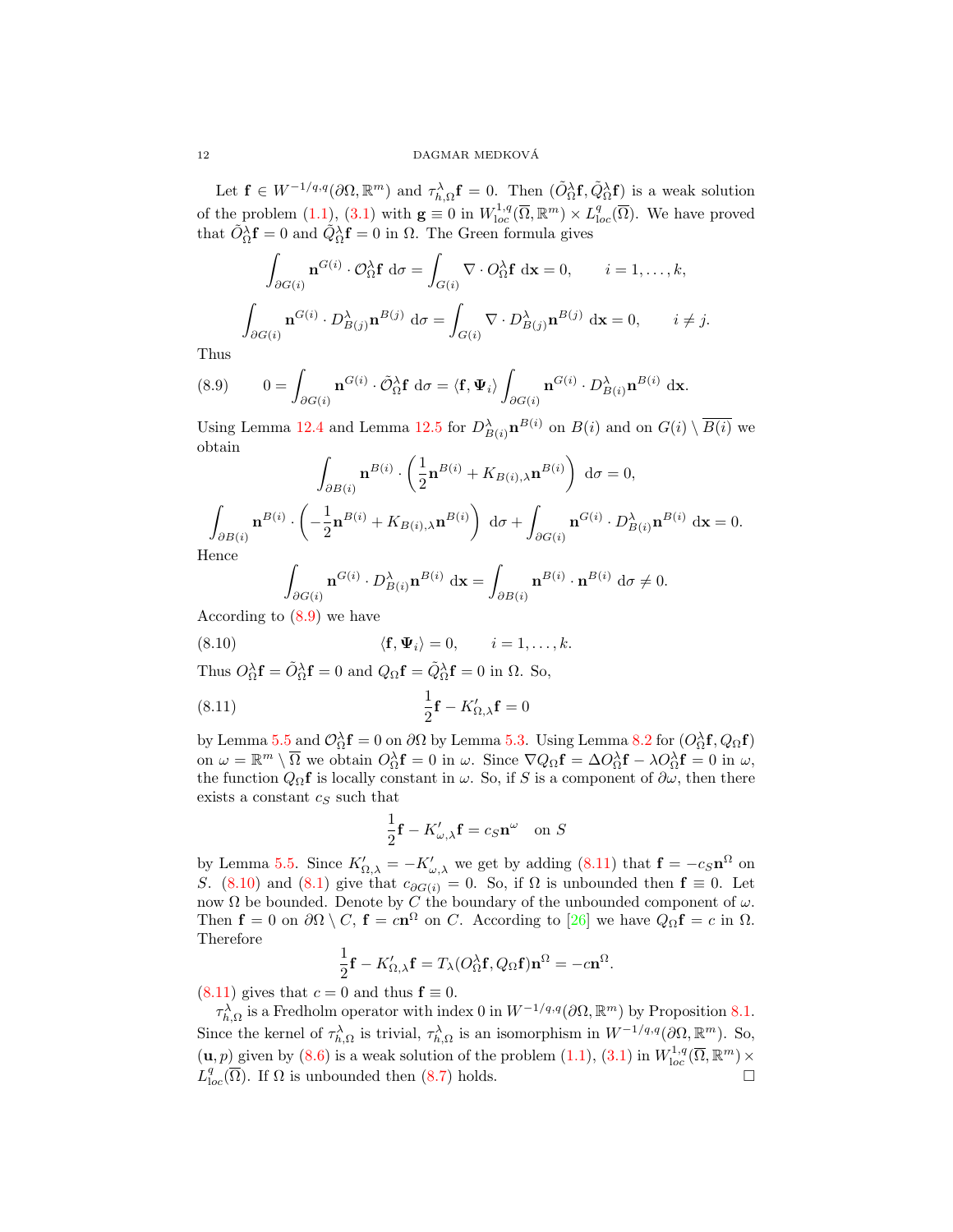#### 9. Non-homogeneous system on bounded domains

Suppose that  $\Omega \subset \mathbb{R}^m$  is a bounded open set with Lipschitz boundary. If  $\mathbf{u} \in$  $\mathcal{C}^2(\overline{\Omega}; \mathbb{R}^m)$ ,  $p \in \mathcal{C}^1(\overline{\Omega})$  and

$$
\nabla p - \Delta \mathbf{u} + \lambda \partial_1 \mathbf{u} = \mathbf{f} \quad \text{in} \quad \Omega, \qquad \nabla \cdot \mathbf{u} = 0 \quad \text{in } \Omega,
$$

$$
T_{\lambda}(\mathbf{u},p)\mathbf{n} + h\mathbf{u} = \mathbf{g} \qquad \text{on } \partial\Omega
$$

and  $\mathbf{\Phi} \in \mathcal{C}_c^{\infty}(\mathbb{R}^m, \mathbb{R}^m)$ , then the Green formula gives

$$
\int_{\Omega} \mathbf{f} \cdot \mathbf{\Phi} \, \mathrm{d}\mathbf{x} + \int_{\partial \Omega} \mathbf{g} \cdot \mathbf{\Phi} \, \mathrm{d}\sigma = \int_{\Omega} [2\hat{\nabla} \mathbf{u} \cdot \hat{\nabla} \mathbf{\Phi} - p(\nabla \cdot \mathbf{\Phi})
$$

$$
+ \frac{\lambda}{2} (\mathbf{\Phi} \cdot \partial_1 \mathbf{u} - \mathbf{u} \cdot \partial_1 \mathbf{\Phi})] \, \mathrm{d}\mathbf{x} + \int_{\partial \Omega} h \mathbf{u} \cdot \mathbf{\Phi} \, \mathrm{d}\sigma.
$$

(Compare [37, p. 14].) If we define

$$
\langle \mathbf{F}, \mathbf{\Phi} \rangle := \int_{\Omega} \mathbf{f} \cdot \mathbf{\Phi} \, \mathrm{d} \mathbf{x} + \int_{\partial \Omega} \mathbf{g} \cdot \mathbf{\Phi} \, \mathrm{d} \sigma,
$$

then

$$
\int_{\Omega} \left[ 2\hat{\nabla} \mathbf{u} \cdot \hat{\nabla} \mathbf{\Phi} - p(\nabla \cdot \mathbf{\Phi}) + \frac{\lambda}{2} (\mathbf{\Phi} \cdot \partial_1 \mathbf{u} - \mathbf{u} \cdot \partial_1 \mathbf{\Phi}) \right] d\mathbf{x} + \int_{\partial \Omega} h \mathbf{u} \cdot \mathbf{\Phi} d\sigma = \langle \mathbf{F}, \mathbf{\Phi} \rangle.
$$

We can formally write that

(9.1) 
$$
[\nabla p - \Delta \mathbf{u} + \lambda \partial_1 \mathbf{u}]|_{\Omega} + [T_{\lambda}(\mathbf{u}, p)\mathbf{n} + h\mathbf{u}]|_{\partial \Omega} = \mathbf{F}.
$$

We can interpret  $(9.1)$  and  $\nabla \cdot \mathbf{u} = 0$  as

(9.2a) 
$$
\nabla p - \Delta \mathbf{u} + \lambda \partial_1 \mathbf{u} = \mathbf{F}|_{\Omega} \text{ in } \Omega, \qquad \nabla \cdot \mathbf{u} = 0 \text{ in } \Omega,
$$

(9.2b) 
$$
T_{\lambda}(\mathbf{u},p)\mathbf{n} + h\mathbf{u} = \mathbf{F}|_{\partial\Omega} \quad \text{on } \partial\Omega.
$$

This motivates the following definition of a weak solution of  $(9.2)$ :

Let  $1 < q < \infty$ ,  $q' = q/(q-1)$ ,  $\mathbf{F} \in [W^{1,q'}(\Omega,\mathbb{R}^m)]'$ . We say that  $(\mathbf{u},p) \in$  $W^{1,q}(\Omega, \mathbb{R}^m) \times L^q(\Omega)$  is a weak solution of the problem  $(9.2)$  (or equivalently of the problem  $(9.1)$ ) if  $\nabla \cdot \mathbf{u} = 0$  and

$$
\int_{\Omega} \left[ 2\hat{\nabla} \mathbf{u} \cdot \hat{\nabla} \mathbf{\Phi} - p(\nabla \cdot \mathbf{\Phi}) + \frac{\lambda}{2} (\mathbf{\Phi} \cdot \partial_1 \mathbf{u} - \mathbf{u} \cdot \partial_1 \mathbf{\Phi}) \right] d\mathbf{x} + \int_{\partial \Omega} h \gamma_{\Omega} \mathbf{u} \cdot \gamma_{\Omega} \mathbf{\Phi} d\sigma = \langle \mathbf{F}, \mathbf{\Phi} \rangle
$$

for all  $\Phi \in W^{1,q'}(\Omega,\mathbb{R}^m)$  (equivalently for all  $\Phi \in C_c^{\infty}(\mathbb{R}^m,\mathbb{R}^m)$ ).

Since  $\mathcal{C}^2(\overline{\Omega}; \mathbb{R}^m) \times \mathcal{C}^1(\overline{\Omega})$  is a dense subset of  $W^{1,q}(\Omega, \mathbb{R}^m) \times L^q(\Omega)$ , every definition of the Robin problem for the Oseen system in  $W^{1,q}(\Omega,\mathbb{R}^m) \times L^q(\Omega)$  agreeing to classical solutions must be equivalent with our definition.

If  $(\mathbf{u}, p) \in W^{1,q}(\Omega, \mathbb{R}^m) \times L^q(\Omega)$  is a weak solution of the problem  $(9.2)$  and  $\Phi \in \mathcal{C}_c^\infty(\Omega;\mathbb{R}^m)$  then the Green formula gives

$$
\langle \mathbf{F}, \mathbf{\Phi} \rangle = -\int_{\Omega} [\mathbf{u} \cdot (\Delta \mathbf{\Phi} + \lambda \partial_1 \mathbf{\Phi}) + p \nabla \cdot \mathbf{\Phi}] \, \mathrm{d}\mathbf{x},
$$

i.e.  $\nabla p - \Delta \mathbf{u} + \lambda \partial_1 \mathbf{u} = \mathbf{F}$  in  $\Omega$  in the sense of distributions.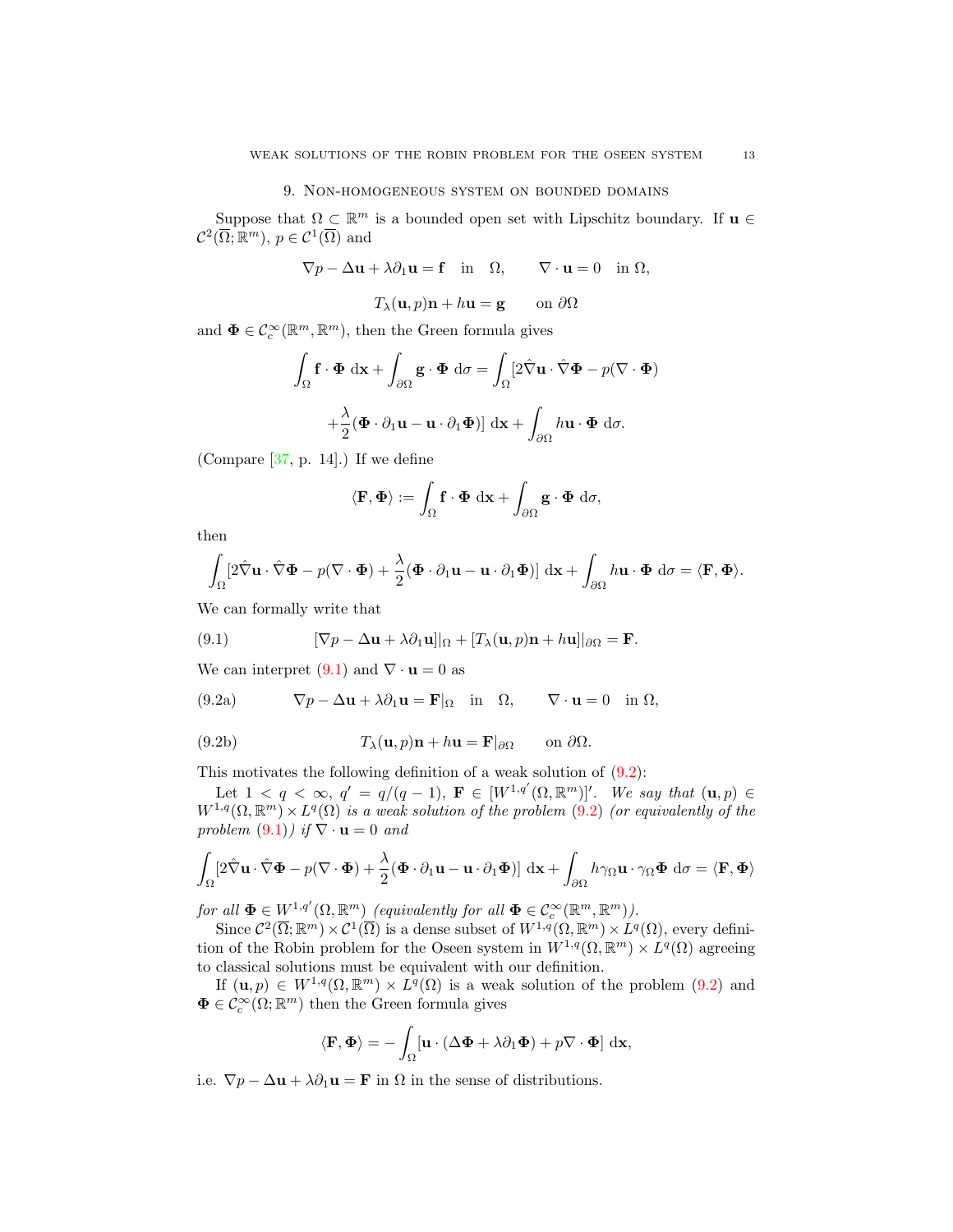**Theorem 9.1.** Let  $\Omega \subset \mathbb{R}^m$  be a bounded domain with Lipschitz boundary, and  $m =$ 2 or  $m = 3$ . Suppose that  $\lambda \in \mathbb{R}^1 \setminus \{0\}$ ,  $1 < q < \infty$ ,  $h \in L^{\infty}(\partial \Omega)$ ,  $h \geq 0$ . Assume that  $3/2 < q < 3$  or  $\partial\Omega$  is of class  $\mathcal{C}^1$ . Denote  $q' = q/(q-1)$ . If  $\mathbf{F} \in [W^{1,q'}(\Omega, \mathbb{R}^m)]'$ then there exists a unique weak solution  $(\mathbf{u}, p) \in W^{1,q}(\Omega, \mathbb{R}^m) \times L^q(\Omega)$  of the Robin problem (9.2). Moreover,

$$
\|\mathbf{u}\|_{W^{1,q}(\Omega)} + \|p\|_{L^q(\Omega)} \leq C \|\mathbf{F}\|_{[W^{1,q'}(\Omega,\mathbb{R}^m)]'}
$$

where  $C$  does not depend on  $\mathbf{F}$ .

*Proof.* The uniqueness of a solution of the problem follows from Theorem 8.3.

Denote  $X := \{(\mathbf{u}, p) \in W^{1,q}(\Omega, \mathbb{R}^m) \times L^q(\Omega); \nabla \cdot \mathbf{u} = 0 \text{ in } \Omega\}$ . Define a mapping  $Z: X \to [W^{1,q}(\Omega, \mathbb{R}^m)]'$  by

$$
\langle Z(\mathbf{u},p),\mathbf{\Phi}\rangle := \int_{\Omega} [2\hat{\nabla}\mathbf{u}\cdot\hat{\nabla}\mathbf{\Phi} - p(\nabla\cdot\mathbf{\Phi}) + \frac{\lambda}{2} (\mathbf{\Phi}\cdot\partial_1\mathbf{u} - \mathbf{u}\cdot\partial_1\mathbf{\Phi})] \, \mathrm{d}\mathbf{x} + \int_{\partial\Omega} h\gamma_{\Omega}\mathbf{u}\cdot\gamma_{\Omega}\mathbf{\Phi} \, \mathrm{d}\sigma.
$$

Then  $Z$  is continuous.

Let now  $\mathbf{F} \in [W^{1,q'}(\Omega,\mathbb{R}^m)]'$ . For  $\mathbf{\Phi} \in W^{1,q'}(\mathbb{R}^m,\mathbb{R}^m)$  we denote  $\langle \tilde{\mathbf{F}}, \mathbf{\Phi} \rangle :=$  $\langle \mathbf{F}, \mathbf{\Phi} |_{\Omega} \rangle$ . Then  $\tilde{\mathbf{F}} \in [W^{1,q'}(\mathbb{R}^m, \mathbb{R}^m)]' = W^{-1,q}(\mathbb{R}^m, \mathbb{R}^m)$  has compact support. Lemma 5.1 gives that  $(\check{O}^\lambda * \tilde{F}, Q * \tilde{F}) \in W^{1,q}(\Omega, \mathbb{R}^m) \times L^q(\Omega)$ . Properties of the fundamental solution give that  $\nabla \cdot (\breve{\partial}^{\lambda} * \tilde{F}) = 0$ ,  $\nabla (Q * \tilde{F}) - \Delta (\breve{\partial}^{\lambda} * \tilde{F}) + \lambda \partial_1 (\breve{\partial}^{\lambda} * \tilde{F}) =$ **F**. Denote  $\mathbf{G} := Z(\check{O}^{\lambda} * \tilde{\mathbf{F}}, Q * \tilde{\mathbf{F}})$ . Then  $(\check{O}^{\lambda} * \tilde{\mathbf{F}}, Q * \tilde{\mathbf{F}})$  is a weak solution of the problem

$$
\nabla \tilde{p} - \Delta \tilde{\mathbf{u}} + \lambda \partial_1 \tilde{\mathbf{u}} = \mathbf{G} |_{\Omega}, \quad \nabla \cdot \tilde{\mathbf{u}} = 0 \quad \text{in } \Omega,
$$

$$
T_{\lambda}(\tilde{\mathbf{u}}, \tilde{p}) \mathbf{n}^{\Omega} + h \mathbf{u} = \mathbf{G} |_{\partial \Omega} \quad \text{on } \partial \Omega.
$$

So,  $\mathbf{F} - \mathbf{G} \in [W^{1,q'}(\Omega,\mathbb{R}^m)]'$ ,  $\mathbf{G} = \mathbf{F}$  in  $\Omega$ . Lemma 12.1 gives that  $\mathbf{F} - \mathbf{G} \in$  $W^{-1/q,q}(\partial\Omega,\mathbb{R}^m)$ . According to Theorem 8.3 there exists a weak solution  $(\hat{\mathbf{u}},\hat{p})\in$  $W^{1,q}(\Omega, \mathbb{R}^m) \times L^q(\Omega)$  of the problem

$$
\nabla \hat{p} - \Delta \hat{\mathbf{u}} + \lambda \partial_1 \hat{\mathbf{u}} = 0, \quad \nabla \cdot \hat{\mathbf{u}} = 0 \quad \text{in } \Omega,
$$

$$
T_{\lambda}(\hat{\mathbf{u}}, \hat{p}) \mathbf{n}^{\Omega} + h \mathbf{u} = \mathbf{F} - \mathbf{G} \quad \text{on } \partial \Omega.
$$

Thus  $(\mathbf{u}, p) := (\check{O}^{\lambda} * \tilde{\mathbf{F}}, Q * \tilde{\mathbf{F}}) + (\hat{\mathbf{u}}, \hat{p}) \in W^{1,q}(\Omega, \mathbb{R}^m) \times L^q(\Omega)$  is a weak solution of the Robin problem (9.2).

Z is an injective continuous linear mapping X onto  $[W^{1,q'}(\Omega,\mathbb{R}^m)]'$ . So, it is an isomorphism.

#### 10. Function spaces on unbounded domains

It is well known that it is not reasonable to study boundary value problems for unbounded domains in Sobolev spaces. So, boundary value problems are studied in homogeneous Sobolev spaces (see for example  $[13]$ ,  $[16]$ ,  $[17]$ ,  $[18]$ ,  $[19]$ ,  $[20]$ ) or in weighted Sobolev spaces (see for example [3], [4], [5], [15]).

Let  $\Omega \subset \mathbb{R}^m$  be a domain (i.e. an open connected set). For  $1 < q < \infty$  we define the homogeneous Sobolev space  $D^{k,q}(\Omega) := \{u \in L^1_{loc}(\Omega) ; \partial^{\beta} u \in L^q(\Omega) \; \forall |\beta| = k\}.$ Then  $D^{k,q}(\Omega) \subset W^{k,q}_{loc}(\Omega)$ . Fix a bounded open set G such that  $\overline{G} \subset \Omega$ . Then  $D^{k,q}(\Omega)$  is a Banach space with the norm

$$
||u||_{D^{k,q}(\Omega),G} := ||u||_{L^q(G)} + |||\nabla^k u||||_{L^q(\Omega)}.
$$

Moreover, different choices of G give equivalent norms. (See  $[25, \, \S1.5.3, \, \text{Corol}$ lary 2].) See more about homogeneous Sobolev spaces in the books [17] and [25].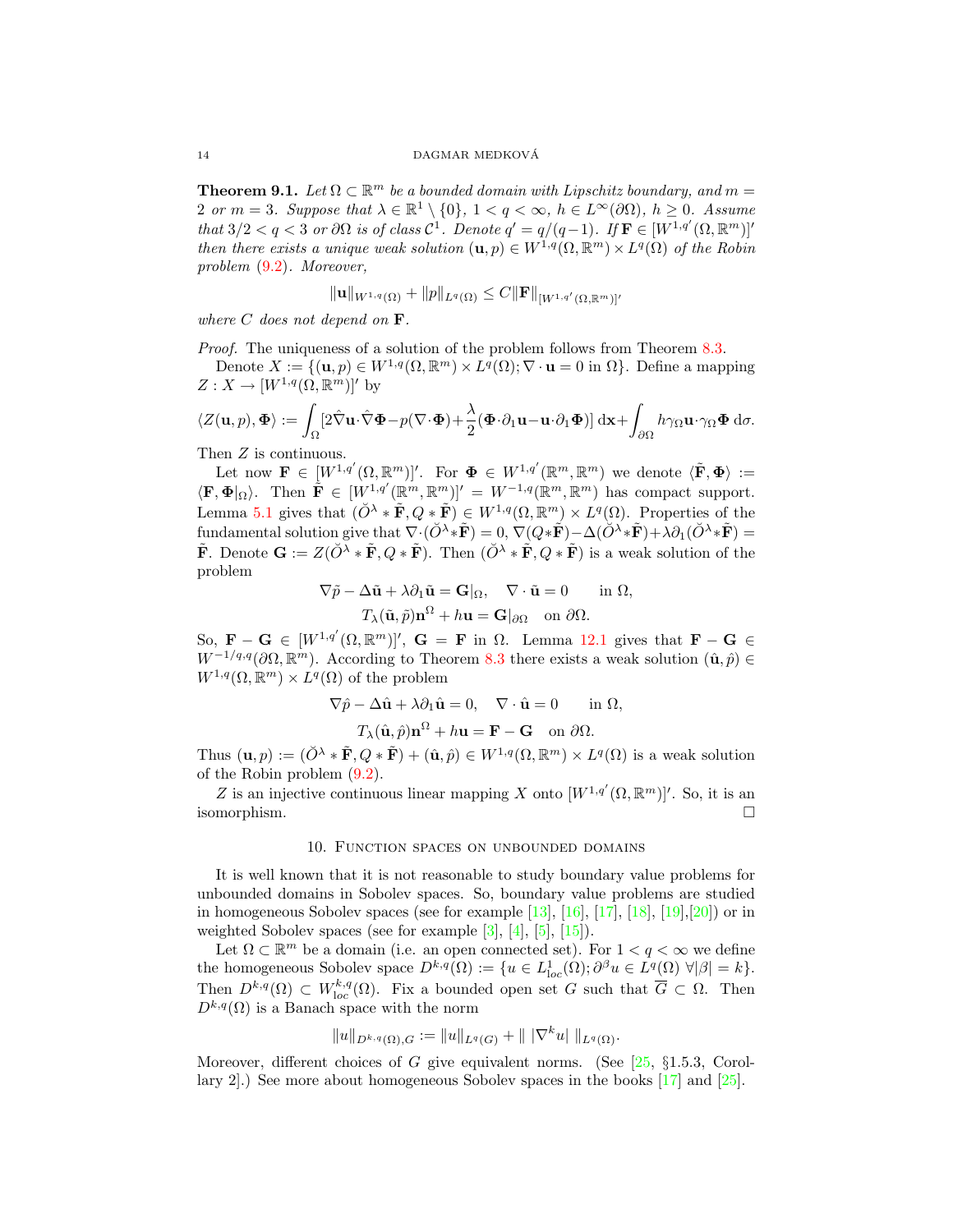Members of  $[D^{1,q}(\Omega)]'$  are not distributions in general. That is a reason why we define some smaller space. Denote by  $\tilde{W}^{1,q}(\Omega)$  the closure of  $\mathcal{C}_c^{\infty}(\mathbb{R}^m)$  in  $D^{1,q}(\Omega)$ . Clearly,  $[\tilde{W}^{1,q}(\Omega)]'$  is formed by distributions.

**Lemma 10.1.** Suppose that  $\Omega = \mathbb{R}^m$  or  $\Omega$  is a domain with compact Lipschitz boundary, and  $1 < q < \infty$ . Then  $D^{1,q}(\Omega) \subset W^{1,q}_{loc}(\overline{\Omega})$ . If  $\Omega$  is bounded then  $D^{1,q}(\Omega) = W^{1,q}(\Omega)$  and the corresponding norms are equivalent.

(See [25, §1.5.2–§1.5.4] or [28, Proposition 1.25.2].)

**Lemma 10.2.** Let  $\Omega \subset \mathbb{R}^m$  be a domain such that  $\overline{\Omega} \neq \mathbb{R}^m$ . Let  $1 < q < \infty$ . Denote by  $\mathring{D}^{1,q}(\Omega)$  the closure of  $\mathcal{C}_c^{\infty}(\Omega)$  in  $D^{1,q}(\Omega)$ . Then  $\|\nabla \varphi\|_{L^q(\Omega)}$  is an equivalent norm in  $\mathring{D}^{1,q}(\Omega)$ .

(See [28, Lemma 1.25.4].)

**Lemma 10.3.** Let  $\Omega \subset \mathbb{R}^m$  be an unbounded domain with compact Lipchitz boundary and  $1 < q < \infty$ . Denote by  $P_0(\mathbb{R}^m)$  the space of constant functions on  $\mathbb{R}^m$ .

- If  $q > m$  then  $\tilde{W}^{1,q}(\Omega) = D^{1,q}(\Omega)$ .
- If  $q < m$  then  $D^{1,q}(\Omega) = \tilde{W}^{1,q}(\Omega) \oplus P_0(\mathbb{R}^m)$ , and  $\tilde{W}^{1,q}(\Omega)$  is formed by  $u \in D^{1,q}(\Omega)$  such that

(10.1) 
$$
\lim_{r \to \infty} \int_{\partial B(0;1)} |u(r\mathbf{x})| d\sigma(\mathbf{x}) = 0.
$$

If we denote

$$
||u||_{\tilde{W}^{1,q}(\Omega)} := ||\nabla u||_{L^q(\Omega)},
$$

then  $||u||_{\tilde{W}^{1,q}(\Omega)}$  is a norm on  $\tilde{W}^{1,q}(\Omega)$  equivalent to the norm induced from  $D^{1,q}(\Omega)$ .

*Proof.* If  $q \geq m$  then  $\tilde{W}^{1,q}(\Omega) = D^{1,q}(\Omega)$  by [28, Lemma 3.38.11].

Let  $q < m$ . Then  $D^{1,q}(\Omega) = \tilde{W}^{1,q}(\Omega) \oplus P_0(\mathbb{R}^m)$  by [28, Lemma 3.38.11]. So,  $\tilde{W}^{1,q}(\Omega)$  is isomorphic with the factor space  $D^{1,q}(\Omega)/P_0(\mathbb{R}^m)$ . Since  $\|\nabla u\|_{L^q(\Omega)}$  is an equivalent norm on  $D^{1,q}(\Omega)/P_0(\mathbb{R}^m)$  by [28, Lemma 1.25.5], it is an equivalent norm on  $\tilde{W}^{1,q}(\Omega)$ . Fix  $\varphi \in \mathcal{C}_c^{\infty}(\mathbb{R}^m)$  such that  $\varphi = 1$  on a neighborhood of  $\mathbb{R}^m \setminus \Omega$ . For  $u \in D^{1,q}(\Omega)$  define  $v_u = (1 - \varphi)u$  in  $\Omega$ ,  $v_u = 0$  elsewhere. Then  $u \in \tilde{W}^{1,q}(\Omega)$ if and only if  $v_u \in \mathring{D}^{1,q}(\Omega)$ . [28, Proposition 3.38.5] gives that  $u \in \tilde{W}^{1,q}(\Omega)$  if and only if  $(10.1)$  holds.

#### 11. Non-homogeneous system on unbounded domains

Suppose that  $\Omega \subset \mathbb{R}^m$  is an unbounded domain with compact Lipschitz boundary. Let  $F_1, \ldots, F_m$  be distributions in  $\mathbb{R}^m$ ,  $\mathbf{F} = (F_1, \ldots, F_m)$ ,  $\mathbf{u} \in W^{1,q}_{loc}(\overline{\Omega}, \mathbb{R}^m)$ and  $p \in L^q_{loc}(\overline{\Omega})$  with  $1 < q < \infty$ . We say that  $(\mathbf{u}, p)$  is a weak solution of the problem  $(9.2)$  if  $\nabla \cdot \mathbf{u} = 0$  and

$$
\int_{\Omega} \left[ 2\hat{\nabla} \mathbf{u} \cdot \hat{\nabla} \mathbf{\Phi} - p(\nabla \cdot \mathbf{\Phi}) + \frac{\lambda}{2} (\mathbf{\Phi} \cdot \partial_1 \mathbf{u} - \mathbf{u} \cdot \partial_1 \mathbf{\Phi}) \right] d\mathbf{x} + \int_{\partial \Omega} h \gamma_{\Omega} \mathbf{u} \cdot \gamma_{\Omega} \mathbf{\Phi} d\sigma = \langle \mathbf{F}, \mathbf{\Phi} \rangle
$$
  
for all  $\mathbf{\Phi} \in C_c^{\infty}(\mathbb{R}^m, \mathbb{R}^m)$ .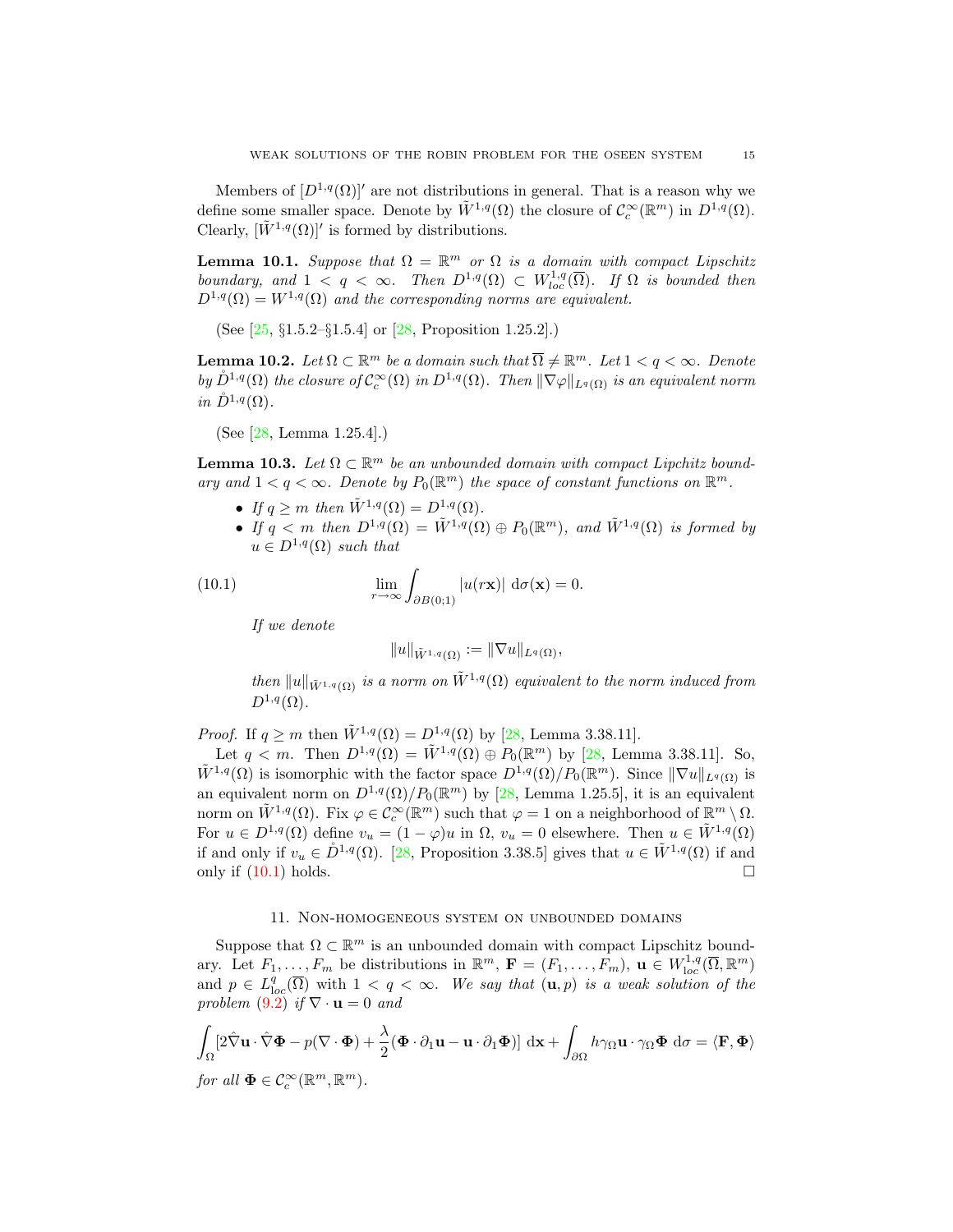#### $\begin{array}{lll} \text{DAGMAR MEDKOVA} \end{array}$

**Theorem 11.1.** Let  $\Omega \subset \mathbb{R}^m$  be an unbounded domain with compact Lipschitz boundary, and  $m = 2$  or  $m = 3$ . Suppose that  $\lambda \in \mathbb{R}^1 \setminus \{0\}$ ,  $h \in L^{\infty}(\partial \Omega)$ ,  $h \geq 0$ . Let  $q \in (2,3)$  for  $m=2$ , and  $q \in (3/2,\infty)$  for  $m=3$ . Suppose that  $3/2 < q < 3$  or  $\partial\Omega$  is of class  $\mathcal{C}^1$ . Put  $q' = q/(q-1)$ . Fix  $\mathbf{F} \in [\tilde{W}^{1,q'}(\Omega,\mathbb{R}^m)]'$ . Then there exists a weak solution  $(\mathbf{u}, p) \in \tilde{W}^{1,q}(\Omega, \mathbb{R}^m) \times L^q(\Omega)$  of the Robin problem (9.2).

• For  $k = 1, ..., m$  denote  $\mathbf{b}^k = (\delta_{1k}, ..., \delta_{mk})$ . Then there exists a unique weak solution  $(\mathbf{w}^k, \tau^k) \in D^{1,q}(\Omega, \mathbb{R}^m) \times L^q(\Omega)$  of  $(1.1)$ ,  $(3.1)$  with  $\mathbf{g} \equiv 0$ such that  $\mathbf{w}^k(\mathbf{x}) \to \mathbf{b}^k$  as  $|\mathbf{x}| \to \infty$ . Moreover,  $(\mathbf{w}^1, \tau^1), \dots, (\mathbf{w}^m, \tau^m)$  are linearly independent, and the general form of a weak solution  $(\mathbf{w}, \tau)$  of the Robin problem (9.2) in  $D^{1,q}(\Omega,\mathbb{R}^m)\times L^q(\Omega)$  is

(11.1) 
$$
\mathbf{w} = \mathbf{u} + \sum_{k=1}^{m} c_k \mathbf{w}^k, \quad \tau = p + \sum_{k=1}^{m} c_k \tau^k, \quad c_j \in \mathbb{R}^1.
$$

(Remember that  $D^{1,q}(\Omega,\mathbb{R}^m) = \tilde{W}^{1,q}(\Omega,\mathbb{R}^m)$  for  $q \geq m$ .)

• If  $m = 3$  and  $3/2 < q < 3$  (i.e. if  $q < m$ ) then  $(\mathbf{u}, p)$  is a unique solution of  $(9.2)$  in  $\tilde{W}^{1,q}(\Omega,\mathbb{R}^m)\times L^q(\Omega)$ .

*Proof.* First we show that there exists a solution  $(\mathbf{v}, \rho) \in \tilde{W}^{1,q}(\Omega, \mathbb{R}^m) \times L^q(\Omega)$  of (9.2a). Fix  $\mathbf{z} \in \mathbb{R}^m$  and  $r \in (0, \infty)$  such that  $B(\mathbf{z}; 3r) \cap \Omega = \emptyset$ . Put  $\omega := \mathbb{R}^m \setminus \overline{B(\mathbf{z}; r)}$ . For  $\mathbf{w} \in \mathring{D}^{1,q'}(\Omega;\mathbb{R}^m)$  define  $E\mathbf{w} = \mathbf{w}$  in  $\Omega$ ,  $E\mathbf{w} = 0$  elsewhere. Then  $X :=$  $\{E_{\mathbf{W}}; \mathbf{w} \in \mathring{D}^{1,q'}(\Omega;\mathbb{R}^m)\}\$ is a closed subspace of  $\mathring{D}^{1,q'}(\omega;\mathbb{R}^m)$ . Define  $\tilde{\mathbf{F}}(E_{\mathbf{W}}):=$  $\mathbf{F}(\mathbf{w})$  for  $\mathbf{w} \in \mathring{D}^{1,q'}(\Omega,\mathbb{R}^m)$ . Then  $\tilde{\mathbf{F}}$  is a bounded linear operator on X. Remark that  $\tilde{\mathbf{F}} = \mathbf{F}$  in  $\Omega$  in the sense of distributions. According to Hahn-Banach theorem there exists  $\mathcal{F} \in [\mathring{D}^{1,q'}(\omega,\mathbb{R}^m)]'$  such that  $\mathcal{F} = \tilde{\mathbf{F}}$  on X. Lemma 10.2, [17, Theorem VII.7.2 and Remark VII.7.3 give that there exists  $(\mathbf{w}, \rho) \in D^{1,q}(\mathbb{R}^m, \mathbb{R}^m) \times L^q(\mathbb{R}^m)$ such that  $-\Delta \mathbf{w} + \lambda \partial_1 \mathbf{w} + \nabla \rho = \mathcal{F}, \nabla \cdot \mathbf{w} = 0$  in  $\mathbb{R}^m$ . According to Lemma 10.3 there exist  $\mathbf{c} \in \mathbb{R}^m$  and  $\mathbf{v} \in \tilde{W}^{1,q}(\Omega,\mathbb{R}^m)$  such that  $\mathbf{w} = \mathbf{v} + \mathbf{c}$ . Clearly,  $(\mathbf{v}, \rho)$  is a solution of (9.2a).

For  $\Phi \in \overset{\circ}{\mathcal{C}}_c^{\infty}(\mathbb{R}^m, \mathbb{R}^m)$  define

$$
\langle \mathbf{G}, \mathbf{\Phi} \rangle := \int_{\Omega} \left[ 2 \hat{\nabla} \mathbf{v} \cdot \hat{\nabla} \mathbf{\Phi} - \rho (\nabla \cdot \mathbf{\Phi}) + \frac{\lambda}{2} (\mathbf{\Phi} \cdot \partial_1 \mathbf{v} - \mathbf{v} \cdot \partial_1 \mathbf{\Phi}) \right] d\mathbf{x} + \int_{\partial \Omega} h \mathbf{v} \cdot \mathbf{\Phi} d\sigma.
$$

Then  $\mathbf{G} = \mathbf{F}$  in  $\Omega$ . Choose  $r \in (0, \infty)$  such that  $\partial \Omega \subset B(0; r)$ . Then  $\mathbf{g} := \mathbf{G} - \mathbf{F} \in$  $[W^{1,q'}(\Omega \cap B(0;r);\mathbb{R}^m)]'$ . Since **g** is supported on  $\partial\Omega$ , Lemma 12.1 gives that  $\mathbf{g} \in W^{-1/q,q}(\partial\Omega,\mathbb{R}^m)$ . Put  $\mathbf{f} := [\tau_{h,\Omega}^{\lambda}]^{-1}\mathbf{g}$ ,  $\tilde{\mathbf{u}} := \tilde{O}_{\Omega}^{\lambda}\mathbf{f}$ ,  $\tilde{p} := \tilde{Q}_{\Omega}^{\lambda}\mathbf{f}$ . Theorem 8.3 gives that  $(\tilde{\mathbf{u}}, \tilde{p}) \in W^{1,q}_{loc}(\overline{\Omega}, \mathbb{R}^m) \times L^q_{loc}(\overline{\Omega})$  is a weak solution of  $(1.1), (3.1), (8.7)$ . Moreover,  $(\tilde{\mathbf{u}}, \tilde{p}) \in \tilde{W}^{1,q}(\Omega, \mathbb{R}^m) \times L^q(\Omega)$  by (4.1), (4.3) and Lemma 10.3. Thus  $(\mathbf{u}, p) := (\mathbf{v} + \tilde{\mathbf{u}}, \rho + \tilde{p}) \in \tilde{W}^{1,q}(\Omega, \mathbb{R}^m) \times L^q(\Omega)$  is a weak solution of the problem  $(9.2).$ 

Put  $\mathbf{f}^k := [\tau_{h,\Omega}^{\lambda}]^{-1} (h + n_1/2) \mathbf{b}^k$ ,  $\mathbf{w}^k := \mathbf{b}^k - \tilde{O}^{\lambda}_{\Omega} \mathbf{f}^k$ ,  $\tau^k := -\tilde{Q}^{\lambda}_{\Omega} \mathbf{f}^k$ . Theorem 8.3 gives that  $(\mathbf{w}^k, \tau^k) \in W^{1,q}_{loc}(\overline{\Omega}, \mathbb{R}^m) \times L^q_{loc}(\overline{\Omega})$  is a unique weak solution of  $(1.1), (3.1)$ with  $\mathbf{g} \equiv 0$  such that  $\mathbf{w}^k(\mathbf{x}) \to \mathbf{b}^k$  as  $|\mathbf{x}| \to \infty$ . Moreover,  $(\mathbf{w}^k, \tau^k) \in D^{1,q}(\Omega, \mathbb{R}^m) \times$  $L^q(\Omega)$  by (4.1) and (4.3). Since  $\mathbf{b}^1, \ldots, \mathbf{b}^m$  are linearly independent, we deduce that  $(\mathbf{w}^1, \tau^1), \ldots, (\mathbf{w}^m, \tau^m)$  are linearly independent. If  $(\mathbf{w}, \tau)$  is given by (11.1), then  $(\mathbf{w}, \tau)$  is a weak solution of the Robin problem  $(9.2)$  in  $D^{1,q}(\Omega, \mathbb{R}^m) \times L^q(\partial\Omega)$ .

Let  $(\mathbf{w}, \tau)$  be a weak solution of the Robin problem  $(9.2)$  in  $D^{1,q}(\Omega, \mathbb{R}^m) \times L^q(\Omega)$ . Then  $(\mathbf{w} - \mathbf{u}, \tau - p)$  is a weak solution of  $(1.1), (3.1)$  with  $\mathbf{g} \equiv 0$  in  $D^{1,q}(\Omega, \mathbb{R}^m) \times$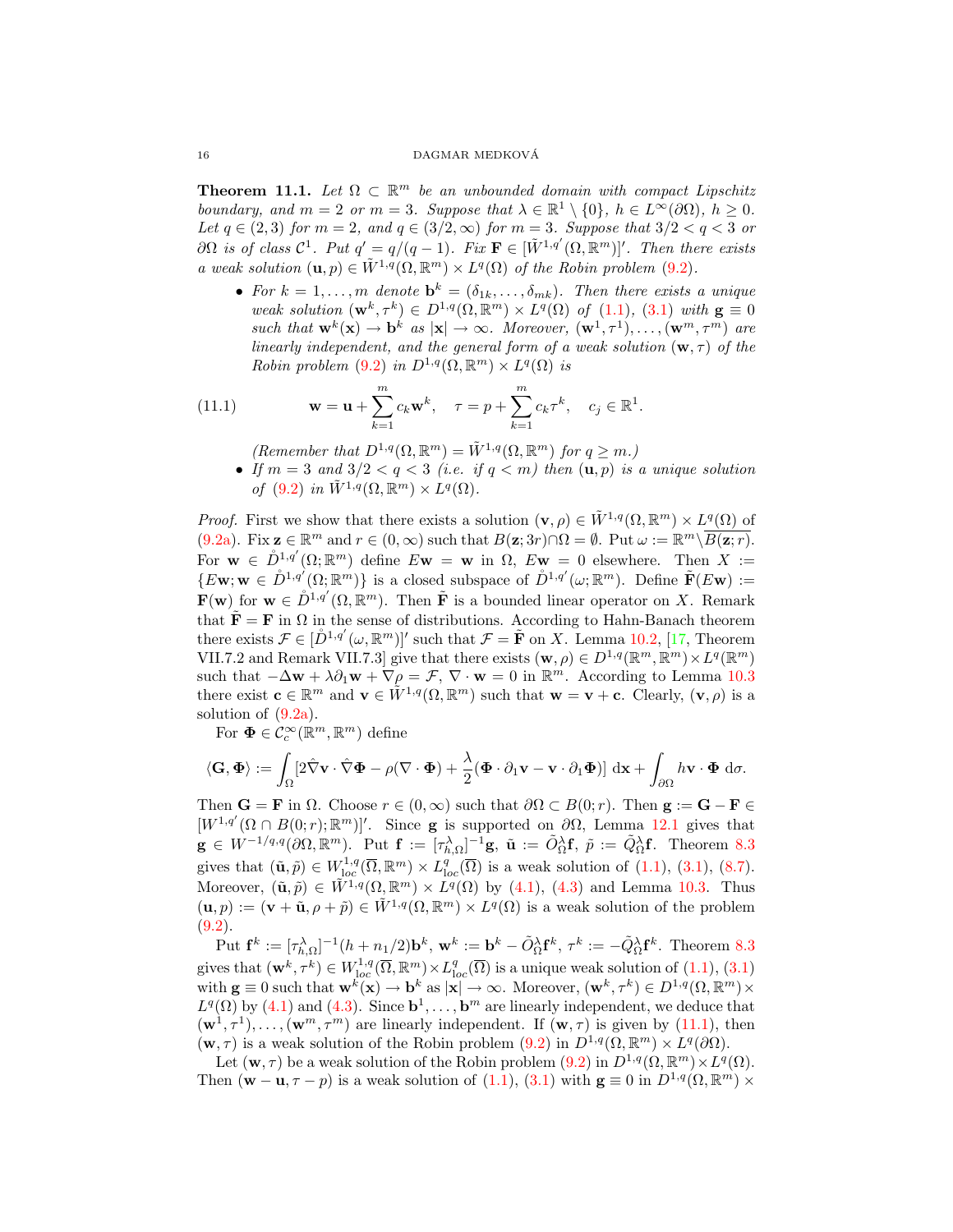$L^q(\Omega)$ . According to Proposition 7.2 there exist  $\tau_\infty \in \mathbb{R}^1$  and  $\mathbf{c} = (c_1, \ldots, c_m) \in \mathbb{R}^m$ such that  $(\mathbf{w}(\mathbf{x}) - \mathbf{u}(\mathbf{x})) \to \mathbf{c}, (\tau(\mathbf{x}) - p(\mathbf{x})) \to \tau_{\infty}$  as  $|\mathbf{x}| \to \infty$ . Since  $(\tau - p) \in L^{q}(\Omega)$ we deduce that  $\tau_{\infty} = 0$ . Put

$$
\tilde{\mathbf{w}} := \mathbf{w} - \mathbf{u} - \sum_{k=1}^{m} c_k \mathbf{w}^k, \quad \tilde{\tau} := \tau - p - \sum_{k=1}^{m} c_k \tau^k.
$$

Then  $(\tilde{\mathbf{w}}, \tilde{\tau})$  is a weak solution of  $(1.1), (3.1), (8.7)$  with  $\mathbf{g} \equiv 0$  in  $D^{1,q}(\Omega, \mathbb{R}^m) \times$  $L^{q}(\Omega)$ . Theorem 8.3 gives that  $(\tilde{\mathbf{w}}, \tilde{\tau}) \equiv 0$ . So,  $(\mathbf{w}, \tau)$  is given by (11.1).

Let now  $m = 3$  and  $3/2 < q < 3$  (i.e. if  $q < m$ ). Suppose that  $(\mathbf{w}, \tau)$  is a weak solution of the Robin problem (9.2) in  $\tilde{W}^{1,q}(\Omega,\mathbb{R}^m) \times L^q(\Omega)$ . Then there exist  $c_1, \ldots, c_m$  such that (11.1) holds. Since  $\mathbf{u}, \mathbf{w} \in \tilde{W}^{1,q}(\Omega, \mathbb{R}^m)$ , Lemma 10.3 gives

$$
0 = \lim_{r \to \infty} \int_{\partial B(0;1)} |\mathbf{u}(r\mathbf{x})| d\sigma(\mathbf{x}) = |\mathbf{c}|.
$$

Thus  $c_1 = \cdots = c_m = 0$  and  $\mathbf{w} = \mathbf{u}, \tau = p$ .

#### 12. Appendix

#### 12.1. Function spaces.

**Lemma 12.1.** Let  $\Omega \subset \mathbb{R}^m$  be a bounded open set with Lipschitz boundary,  $1 <$  $q < \infty$ ,  $q' = q/(q-1)$ . Then  $\{f \in [W^{1,q'}(\Omega)]'; spt \ f \subset \partial\Omega\} = W^{-1/q,q}(\partial\Omega)$ .

Proof.  $\gamma_{\Omega}: W^{1,q'}(\Omega) \to W^{1/q,q'}(\partial \Omega)$  is bounded. On the other hand, there exists a bounded extension operator  $E: W^{1/q,q'}(\partial\Omega) \to W^{1,q'}(\Omega)$  by [23, Theorem 6.9.2]. Hence  $\{f \in [W^{1,q'}(\Omega)]'; spt \ f \subset \partial \Omega\} = [W^{1/q,q'}(\partial \Omega)]' = W^{-1/q,q}(\partial \Omega).$ 

12.2. **Non-tangential limit.** Let  $\Omega \subset \mathbb{R}^m$  be an open set with compact Lipschitz boundary. If  $\mathbf{x} \in \partial \Omega$ ,  $a > 0$  denote the non-tangential approach regions of opening a at the point  $x$  by

$$
\Gamma_a(\mathbf{x}) := \{ \mathbf{y} \in \Omega; |\mathbf{x} - \mathbf{y}| < (1 + a) \operatorname{dist}(\mathbf{y}, \partial \Omega) \}.
$$

If v is a function defined in  $\Omega$  then

$$
v_{\Omega}(\mathbf{x}) := \lim_{\Gamma_a(\mathbf{x}) \ni \mathbf{y} \to \mathbf{x}} v(\mathbf{y})
$$

is the non-tangential limit of  $\bf{v}$  at  $\bf{x}$ . We denote the non-tangential maximal function of v on  $\partial\Omega$  by

$$
M_a(v)(\mathbf{x}) = \sup\{|v(\mathbf{y})|; \mathbf{y} \in \Gamma_a(\mathbf{x})\}.
$$

**Lemma 12.2.** Let  $\Omega \subset \mathbb{R}^m$  be an open set with compact Lipschitz boundary, and  $1 < q < \infty$ . Let  $u \in W^{1,q}_{loc}(\overline{\Omega})$ . If there exists the non-tangential limit of u at almost all points of  $\partial\Omega$ , then the non-tangential limit of u is equal to the trace of u.

(See  $[9,$  Corollary 5.7].)

**Lemma 12.3.** Let  $\Omega \subset \mathbb{R}^m$  be an open set with compact Lipschitz boundary,  $m = 2$ or  $m = 3$ . Suppose that  $\lambda \in \mathbb{R}^1$  and  $1 < q < \infty$ . If  $f \in L^q(\partial\Omega;\mathbb{R}^m)$  then  $\mathcal{O}_\Omega^{\lambda}f(\mathbf{x})$  is the non-tangential limit of  $O_{\Omega}^{\lambda}$ **f** at **x** for almost all **x**  $\in \partial \Omega$  and

$$
||M_a(O_{\Omega}^{\lambda} \mathbf{f})||_{L^q(\partial \Omega)} \leq C ||\mathbf{f}||_{L^q(\partial \Omega)}.
$$

*Proof.* It is a consequence of [27, Proposition 1] and  $(4.4)$ ,  $(4.5)$ .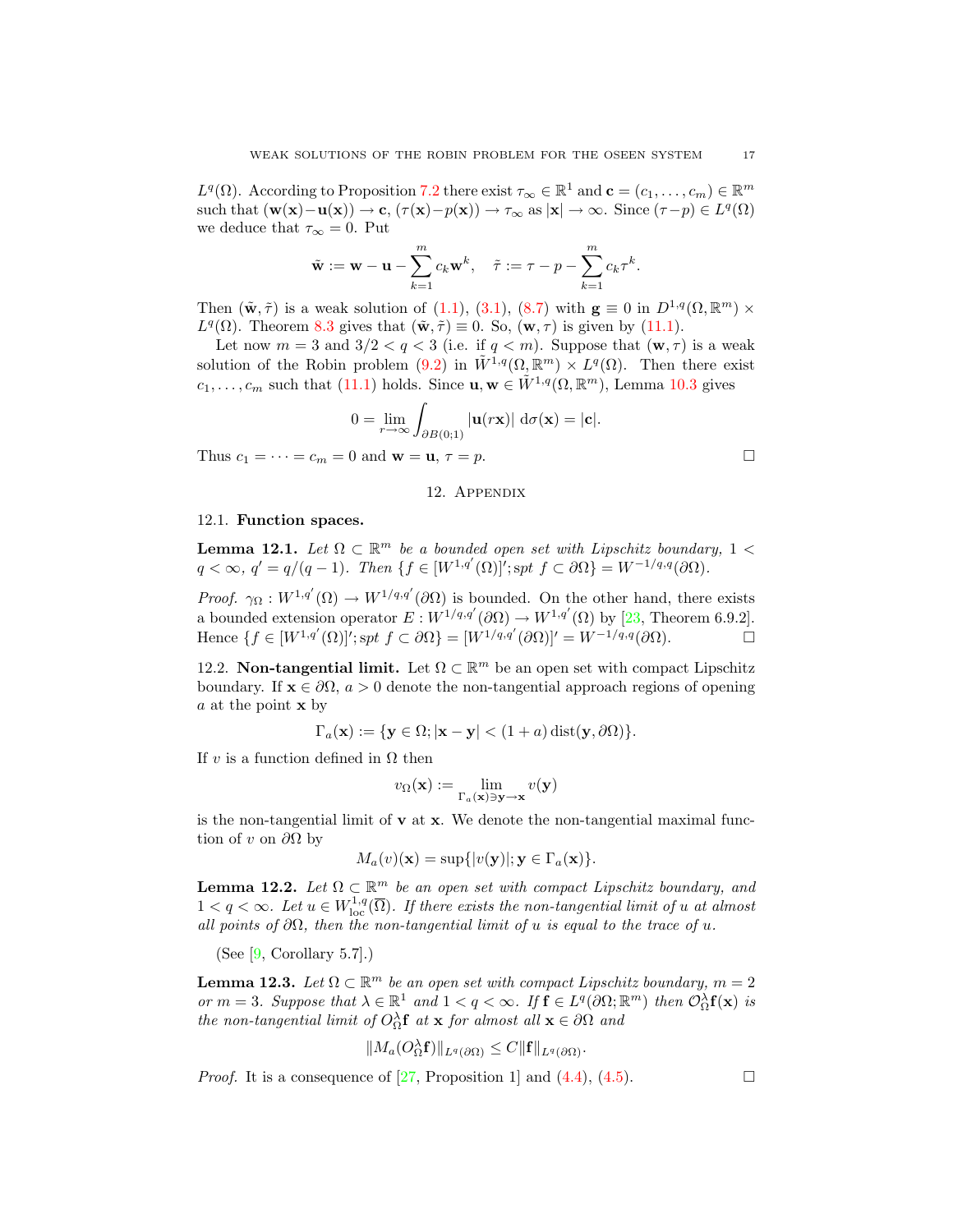**Lemma 12.4.** Let  $\Omega \subset \mathbb{R}^m$  be an open set with compact Lipschitz boundary,  $m = 2$ or  $m = 3$ . Suppose that  $\lambda \in \mathbb{R}^1$  and  $1 < q < \infty$ . Then there exists a constant C such that if  $f \in L^q(\partial\Omega, \mathbb{R}^m)$  then

 $\|M_a(Q_\Omega \mathbf{f})\|_{L^q(\partial\Omega)} + \|M_a(\nabla O_\Omega^\lambda \mathbf{f})\|_{L^q(\partial\Omega)} + \|M_a(D_\Omega^\lambda \mathbf{f})\|_{L^q(\partial\Omega)} \leq C \|\mathbf{f}\|_{L^q(\partial\Omega)},$ 

there exist non-tangential limits of  $Q_{\Omega}$ **f**,  $\nabla O_{\Omega}^{\lambda}$ **f**,  $D_{\Omega}^{\lambda}$ **f** at almost all points of  $\partial\Omega$  and

$$
[T_{\lambda}(O_{\Omega}^{\lambda} \mathbf{f}, Q_{\Omega} \mathbf{f}) \mathbf{n}]_{\Omega} = \frac{1}{2} \mathbf{f} - K'_{\Omega, \lambda} \mathbf{f} \quad a.e. \text{ on } \partial \Omega,
$$

$$
[D_{\Omega}^{\lambda} \mathbf{f}]_{\Omega} = \frac{1}{2} \mathbf{f} + K_{\Omega, \lambda} \mathbf{f} \quad a.e. \text{ on } \partial \Omega.
$$

*Proof.* For  $\lambda = 0$  see [30, Proposition 4.2.3 and Corollary 4.3.2] and [24, Proposition 3.2. Let now  $\lambda \neq 0$ . Since there exists a constant c such that  $|\nabla(O^{\lambda}(\mathbf{x})) O^{0}(\mathbf{x})\leq c|\mathbf{x}|^{3/2-m}$ , the lemma is a consequence of [27, Proposition 1] and Lemma 12.3. □

**Lemma 12.5.** Let  $\Omega \subset \mathbb{R}^m$  be a bounded open set with Lipschitz boundary,  $m = 2$ or  $m = 3$ . Suppose that  $\lambda \in \mathbb{R}^1$  and  $1 < q < \infty$ . If  $f \in L^q(\partial\Omega;\mathbb{R}^m)$  then

$$
\int_{\partial\Omega} \mathbf{n}^{\Omega} \cdot [D_{\Omega}^{\lambda} \mathbf{f}]_{\Omega} d\sigma = \int_{\partial\Omega} \mathbf{n}^{\Omega} \cdot \left(\frac{1}{2}\mathbf{f} + K_{\Omega,\lambda} \mathbf{f}\right) d\sigma = 0.
$$

*Proof.* The lemma is a consequence of Lemma 12.4 and [29, Proposition 2.4 ].  $\Box$ 

#### **REFERENCES**

- [1] Adams, R.A.: Sobolev spaces. Academic Press, New York San Francisco London (1975)
- [2] Amrouche, Ch., Bouzit, H., Razafison, U.: On the two and three dimensinal Oseen Potentials.
- Potential Anal. 34, 163–179 (2011) [3] Amrouche, Ch., Meslameni, M., Nečasová, Š.: The stationary Oseen equations in an exterior domain: An approach in weighted Sobolev spaces. J. Diff. Equ. 256, 1955–1986 (2014)
- [4] Amrouche, Ch., Nguyen, H.H.:  $L^p$ -weighted theory for Navier-Stokes equations in exterior domains. Commun. Math. Anal. 8, 41–69 (2010)
- [5] Amrouche, Ch., Razafison, U.: On the Oseen problem in three-dimensional exterior domains. Anal. Appl. 4, 133–162 (2006)
- [6] Amrouche, Ch., Rodrígues-Bellido, M.A.: On the very weak solution for the Oseen and Navier-Stokes equations. Discrete and Continuous Dynamical Systems. 3, 159–183 (2010)
- [7] Amrouche, Ch., Rodrígues-Bellido, M.A.: Stationary Stokes, Oseen and Navier-Stokes equations with singular data. Arch. Rational Mech. Anal. 199, 597–651 (2011)
- [8] Bennett, C., Sharpley, R.: Interpolation of Operators. Academic Press, Orlando (1988)
- [9] Brewster, K., Mitrea, D., Mitrea, I., Mitrea, M.: Extending Sobolev functions with partially vanishing traces from locally  $(\epsilon, \delta)$ -domains and applications to mixed boundary problems. J. Funct. Anal. 266, 4314–4421 (2014)
- [10] Choe, H.J., Kim, E.H.: Dirichlet problem for the stationary Navier-Stokes system on Lipschitz domains. Commun. Part. Diff. Equ. 36, 1919–1944 (2011)
- [11] Cwikel, M.: Real and complex interpolation and extrapolation of compact operators. Duke Math. J. 66, 333–343 (1992)
- [12] Dautray, R., Lions, J.L.: Mathematical Analysis and Numerical Methods for Sciences and Technology, vol. 1, Physical Origins and Classical Methods. Springer, Berlin Heidelberg (1990)
- [13] Deuring, P., Kračmar, S.: Artificial boundary conditions for the Oseen system in 3D exterior domains. Analysis 20, 65–90 (2000)
- [14] Devore, R.A., Sharpley, R.C.: Besov spaces on domains in  $R^d$ . Trans. Math. Soc. 335, 843–864 (1993)
- [15] Farwig, R.: The stationary exterior 3D-problem of Oseen and Navier-Stokes equations in anisotropically weighted Sobolev spaces. Math. Z. 211, 409–447 (1992)
- [16] Finn, R.: On the exterior stationary problem for the Navier-Stokes equations, and associated perturbation problems. Arch. Ration. Mech. Anal. 19, 363–406 (1965)